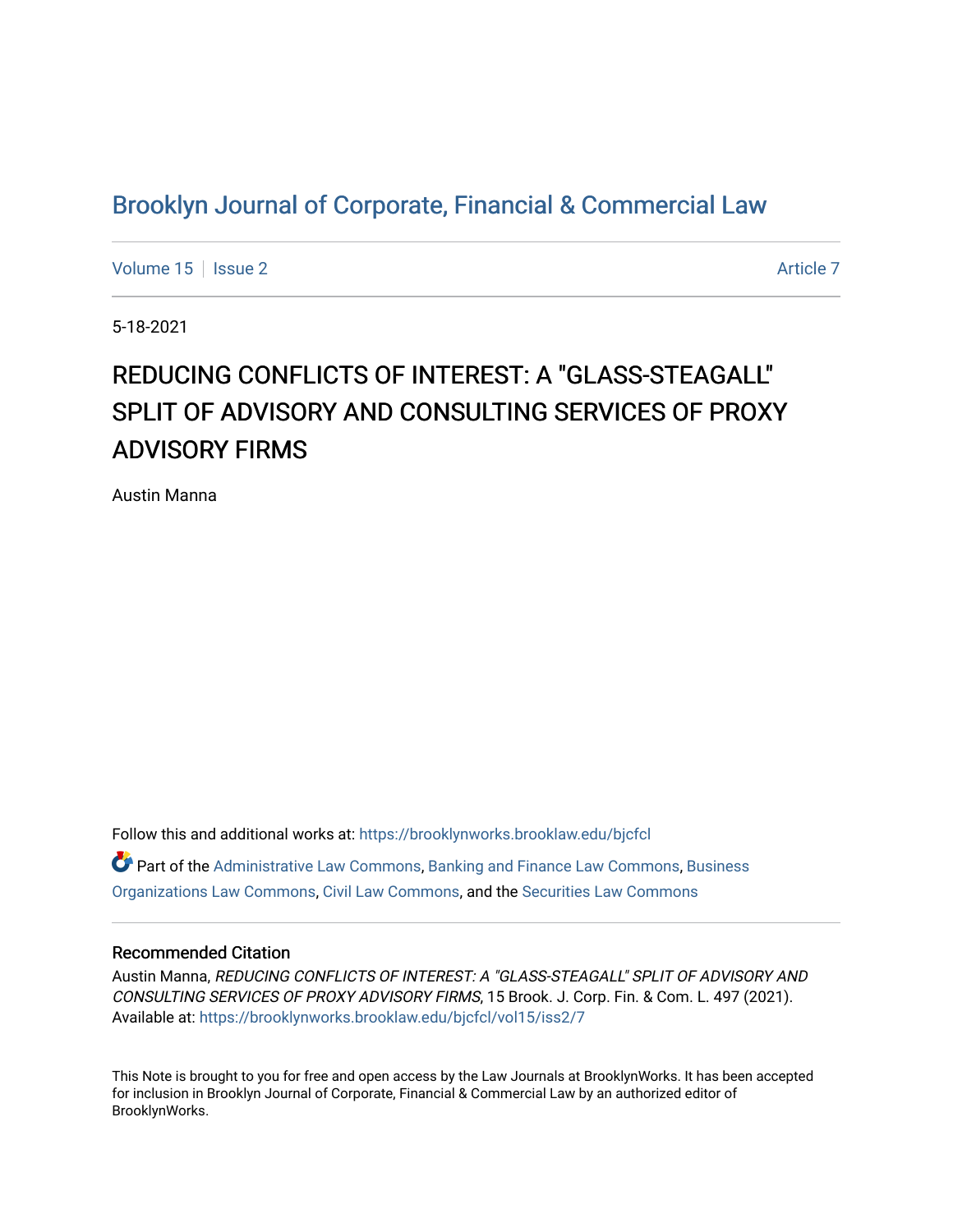## REDUCING CONFLICTS OF INTEREST: A "GLASS-STEAGALL" SPLIT OF ADVISORY AND CONSULTING SERVICES OF PROXY ADVISORY FIRMS

## ABSTRACT

This Note explores a solution to the potential problem with proxy advisory firms that involves an inherent conflict of interest arising from the structure of two services—advisory and consulting services—offered at certain proxy advisory firms in the United States. The solution proposed in this paper applies a Glass-Steagall framework to breakup these two services of the proxy advisory firms. In theory, this would eliminate the inherent conflicts of interest.

## INTRODUCTION

Shareholders<sup>1</sup> of a public corporation are the cornerstone of corporate governance in the United States. Corporate governance decisions are typically voted by shareholders through a "proxy," which is an individual or instrument that has legal authorization to vote on behalf of a shareholder at a public corporation's annual shareholder meeting. <sup>2</sup> Due to the increasing number of corporations that have multiple proxy proposal issues on which to vote every year, the voting process has become more complex.<sup>3</sup> The rise of the complicated voting process has necessitated the need for assistance in the process.<sup>4</sup> Proxy advisory firms—companies that research shareholder issues and provide investors with recommendations on the best way to vote—have

2. See Shareholder Proxy: Everything You Need to Know, UPCOUNSEL, https://www. upcounsel.com/shareholder-proxy (last visited Feb. 3, 2021).

<sup>1.</sup> A shareholder (also referred to as a stockholder) is an owner in a corporation. Specifically, a "shareholder is a person, company, or institution that owns at least one share of a company's stock, which is known as equity." Because they are owners in a corporation, they make money when the business succeeds, but lose money when the business fails. In accordance to a corporation's charter and bylaws:

shareholders traditionally enjoy the following rights: the right to inspect the company's books and records; to power to sue the corporation for misdeeds of its directors and/or officers; the right to vote on key corporate matters, such as naming board directors and deciding whether or not to greenlight potential mergers; the entitlement to receive dividends; the right to attend annual meetings, either in person or via conference calls; the right to vote on key matters by proxy, either through mail-in ballots, or online voting platforms, if they're unable to attend voting meetings in person; the right to claim a proportionate allocation of proceeds if a company liquidates its assets.

Adam Hayes, Shareholder, INVESTOPEDIA, https://www.investopedia.com/terms/s/shareholder.asp (last visited Nov. 15, 2019).

<sup>3</sup>. See Edward B. Rock, Institutional Investors in Corporate Governance, FAC. SCHOLARSHIP PENN (July 21, 2015), http://scholarship.law.upenn.edu/faculty\_scholarship/1458.

<sup>4</sup>. See Chester S. Spatt, Proxy Advisory Firms, Governance, Failure, and Regulation, HARV. L. SCH. FORUM ON CORPORATE GOVERNANCE (June 25, 2019), https://corpgov.law.harvard.edu/ 2019/06/25/proxy-advisory-firms-governance-failure-and-regulation/.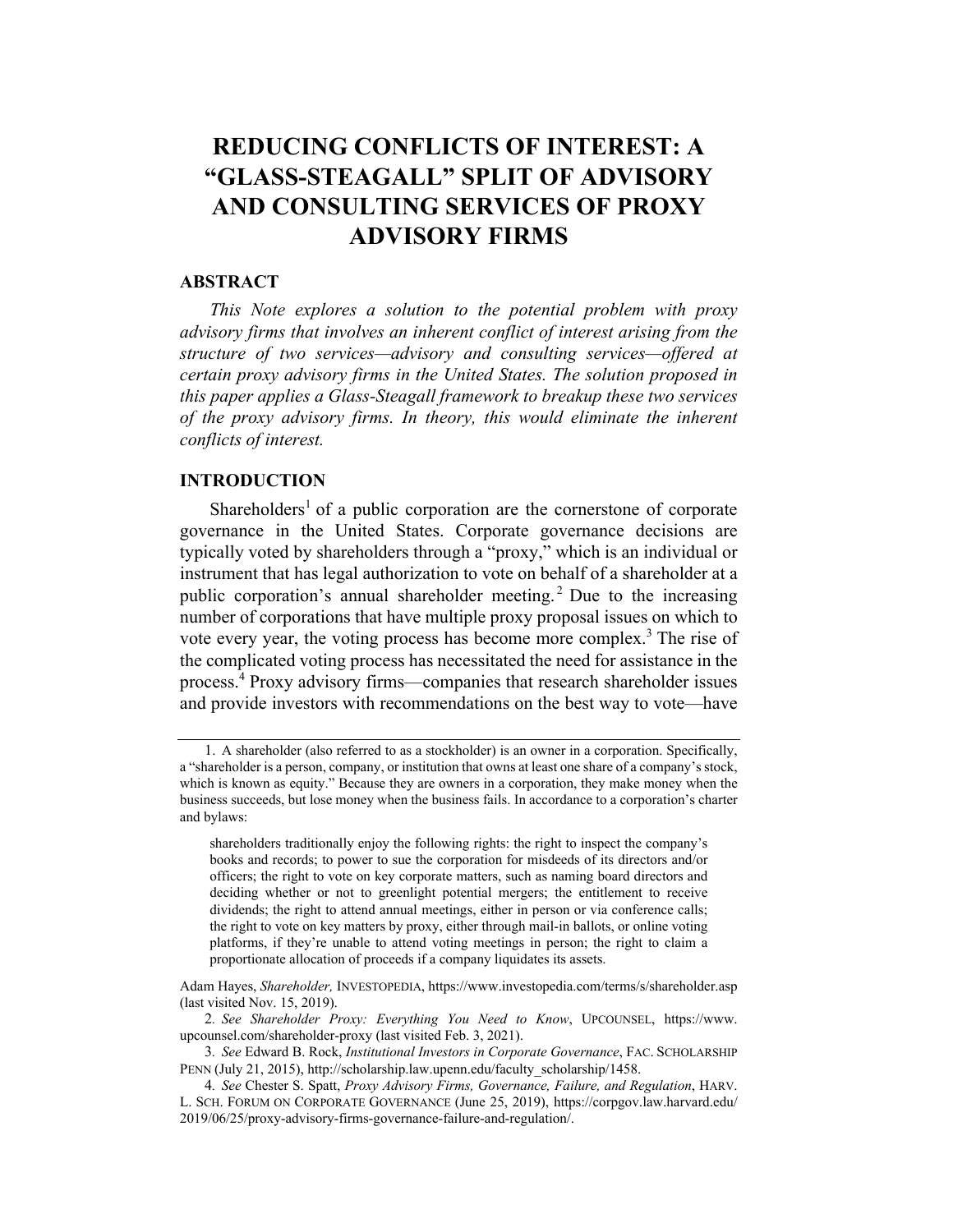greatly reduced the time and money that institutional investors<sup>5</sup> need to spend. <sup>6</sup> However, given the dual-nature of these proxy advisory firms providing both consulting services and voting advisory services to the same companies, the potential for conflicts of interests has increased.<sup>7</sup>

To avoid these conflicts of interests, this Note proposes that Congress should apply a framework that will split up these proxy advisory firms by forcing these established firms to choose consulting services or advisory services, but not both. $8$  Part I of this Note discusses the current state of proxy advisory firms, including both the advisory and the consulting aspects of the industry. Part II discusses the basis for the recommendation, drawing from the history and rationale of the Glass-Steagall Act. Part III discusses the final recommendation, focusing on how applying a framework that splits up proxy advisory firms will reduce conflicts of interests and produce more competition within the proxy advisory market.

## I. CURRENT STATE OF ADVISORY AND CONSULTING SERVICES IN PROXY ADVISORY FIRMS

The public corporation shareholder voting process can be complicated. Corporate governance is anchored on the concept of shareholder engagement with public corporations to hold management and the board of directors accountable for their performance.<sup>9</sup> Shareholders vote on many issues that directly impact the trajectory of a public corporation's performance, both financially and culturally.<sup>10</sup> Some examples of the many issues on which shareholders vote include elections of the company's board of directors, changes in internal operations, shifts in company priorities, restructurings, executive compensation, and mergers or acquisitions of other companies.<sup>11</sup> Although there are still active retail investors (i.e., individual investors), the majority of investors have their ownership tied up in institutional investors that manage securities on behalf of individual investors.<sup>12</sup> These institutional

<sup>5</sup>. See Sam Bourgi, Who Are Institutional Investors?, MUTUAL FUND EDUC. (Dec. 18, 2018), https://mutualfunds.com/education/who-are-institutional-investors/.

<sup>6</sup>. See David Larker, The Big Thumb on the Scale: An Overview of the Proxy Advisory Industry, HARV. L. SCH. F. ON CORP. GOVERNANCE (June 14, 2018), https://corpgov.law.harvard.edu/2018 /06/14/the-big-thumb-on-the-scale-an-overview-of-the-proxy-advisory-industry/.

<sup>7.</sup> See Timothy Doyle, The Conflicted Role of Proxy Advisors, AM. COUNCIL FOR CAP. FORMATION (May 2018), http://accfcorpgov.org/wp-content/uploads/2018/05/ACCF\_The-Conflicted-Role-of-Proxy-Advisors.pdf.

<sup>8</sup>. See Kimberly Amadeo, Glass Steagall Act of 1933, Its Purpose and Repeal, BALANCE (July 10, 2019), https://www.thebalance.com/glass-steagall-act-definition-purpose-and-repeal-3305850.

<sup>9.</sup> Edward B. Rock, Institutional Investors in Corporate Governance, FAC. SCHOLARSHIP PENN (July 21, 2015), http://scholarship.law.upenn.edu/faculty\_scholarship/1458.

<sup>10.</sup> Spatt, supra note 4.

<sup>11.</sup> How Does the Shareholder Voting Process Work?, MAIN ST. INVS. COALITION (Dec. 10, 2018), https://mainstreetinvestors.org/how-does-the-shareholder-voting-process-work/.

<sup>12.</sup> Bourgi, supra note 5.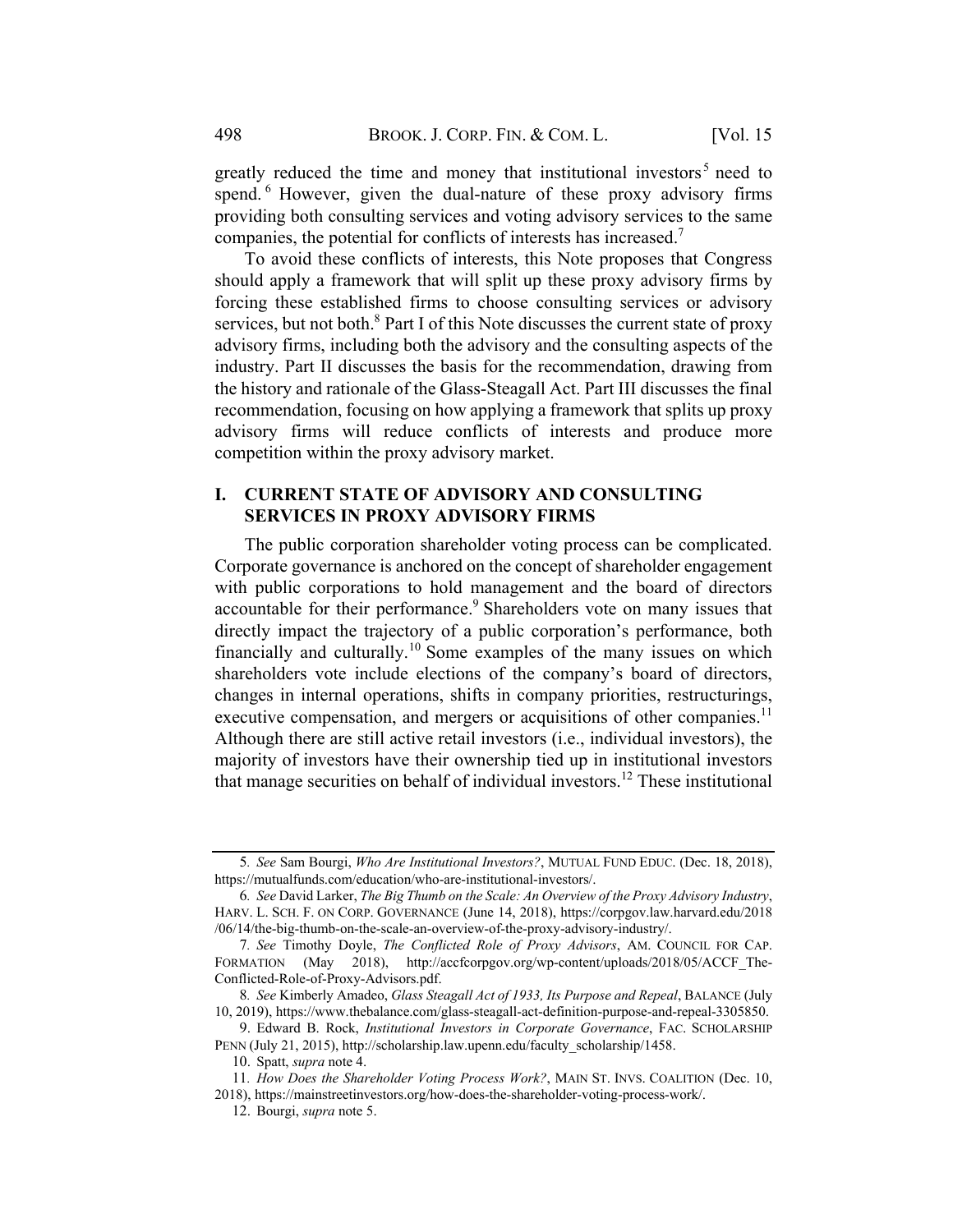investors include firms such as hedge funds, mutual funds, pension funds, and insurance companies.<sup>13</sup>

#### A. PURPOSE OF PROXY ADVISORY FIRMS

Following the passage of The Employee Retirement Income Security Act of 1974 (ERISA),  $^{14}$  institutional investors that handle shares for private investors are required to vote at all shareholder meetings.<sup>15</sup> Clients that have their assets tied up in institutional investors give those institutional investors the right to vote on shareholder proposals on their behalf.<sup>16</sup> In 2014, the Securities and Exchange Commission (SEC or Commission) issued Staff Legal Bulletin No. 20 that confirmed that these institutional investors have a fiduciary duty to support shareholder voting by stating, "as a fiduciary, an investment advisor owes each of its clients a duty of care and loyalty with respect to services undertaken on the client's behalf, including proxy voting."<sup>17</sup> Proxy voting involves one person or firm voting on behalf of a shareholder of a corporation who may not be able to attend a shareholder meeting.<sup>18</sup> This SEC guidance encourages advisers to take a more active role in fulfilling shareholders' voting responsibilities by pushing advisers to reassess and review compliance and proxy voting policies to ensure that they comply with the Proxy Voting Rule<sup>19</sup> and are effective.<sup>20</sup> The Proxy Voting Rule stems from a 2003 SEC regulation that requires institutional investors to disclose all of their proxy voting policies, along with all of their vote counts on all proxy proposals. $^{21}$ 

Proxy voting by institutional investors comes at a cost to both the institutional investor and the client.<sup>22</sup> It requires a significant amount of

<sup>13</sup>. Id.

<sup>14.</sup> Doyle, supra note 7.

<sup>15</sup>. Id.

<sup>16.</sup> Spatt, supra note 3.

<sup>17.</sup> SEC Staff Legal Bulletin No. 20 (IM/CF), Proxy Voting: Proxy Voting Responsibilities of Investment Advisors and Availability of Exemptions from the Proxy Rules for Proxy Advisory Firms, (June 30, 2014), https://www.sec.gov/interps/legal/cfslb20.htm#\_ftn1 [hereinafter SEC Staff Legal Bulletin No. 20]. In this context, "investment advisor" is the role of the institutional investor.

<sup>18.</sup> Will Kenton, Proxy Vote, INVESTOPEDIA, https://www.investopedia.com/terms/p/proxyvote.asp (last visited Dec. 26, 2019).

<sup>19</sup>. See Rule 206(4)-6 under the Advisers Act. In the Proxy Voting Rule, the SEC states that "it is a fraudulent, deceptive, or manipulative act, practice, or course of business for an investment advisor registered or required to be registered with the Commission to exercise voting authority with respect to client securities unless the adviser, among other things, adopts and implements written policies and procedures that are reasonably designed to ensure that the investment advisor votes proxies in the best interest of its clients." Staff Legal Bulletin No. 20, supra note 17.

<sup>20</sup>. See David A. Katz, Important Proxy Advisor Developments, HARV. L. SCH. F. ON CORP. GOVERNANCE (Sept. 29, 2014), http://perma.cc/7LKJ-UYHG.

<sup>21.</sup> David Larcker, The Big Thumb on the Scale: An Overview of the Proxy Advisory Industry, HARV. L. SCH. F. ON CORP. GOVERNANCE (June 14, 2018), https://corpgov.law.harvard.edu/ 2018/06/14/the-big-thumb-on-the-scale-an-overview-of-the-proxy-advisory-industry/.

<sup>22</sup>. Id.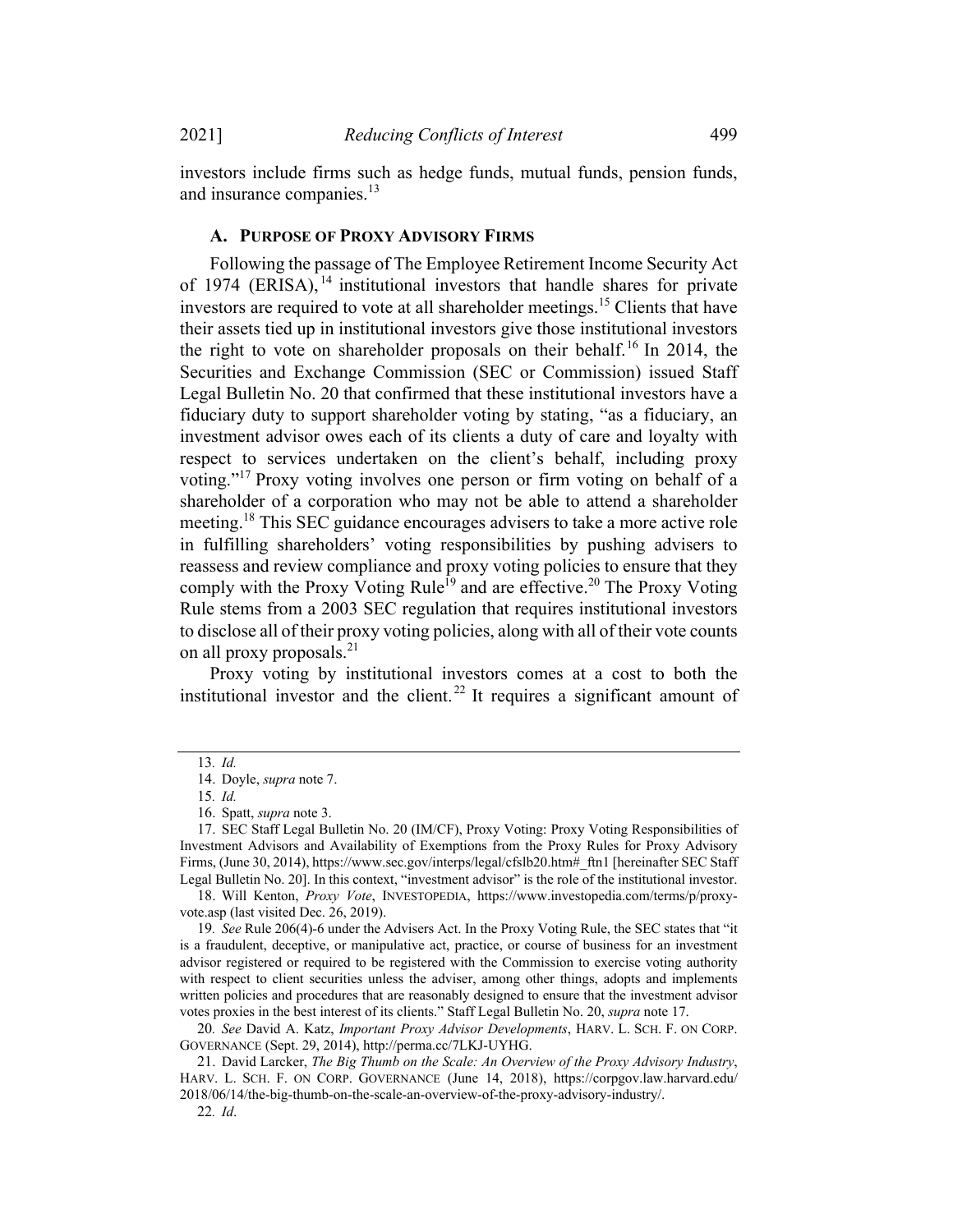resources, such as time and expertise, that many small or mid-size institutional investor firms do not have.<sup>23</sup> The largest institutional investors, such as BlackRock, Vanguard Asset Management, State Street Global Advisors, BNY Mellon Investment Management, EMEA Limited, and J.P. Morgan Asset Management, are large enough to have the resources to properly research various shareholder proposals, but even these large firms require assistance.<sup>24</sup> Specifically, working through the vast amounts of data can be time-consuming and burdensome, causing many institutional investors to look to third-party validators to consolidate the available data to make it easier to understand.<sup>25</sup> To assist in this data problem and in the proxy voting processes, many institutional investors require the services of proxy advisory firms to act as the third-party validator.<sup>26</sup>

Institutional investors require proxy advisory firms more now than ever before. The impact of institutional investors has steadily increased, as they now own more than seventy percent of the stock in over one thousand of the United States' largest corporations.<sup>27</sup> Additionally, institutional investors have a higher voter participation rate at a ninety-one percent voting rate compared with regular retail investors who vote at a rate of twenty-nine percent. <sup>28</sup> With the "ever-widening assortment of corporate, social, and political issues" on which shareholders can vote, the need for proxy advisory firms has become more prevalent. $^{29}$ 

#### B. MAIN PLAYERS IN THE PROXY ADVISORY BUSINESS

The two largest U.S. proxy advisory firms, Glass Lewis & Co. (Glass Lewis) and Institutional Shareholder Services Inc. (ISS), dominate the industry and together control ninety-seven percent of the market share.<sup>30</sup> Both of these firms offer advisory services that assist registered corporations in evaluating data on topics such as voting behavior, compensation plans, risk management, and corporate governance.<sup>31</sup>

<sup>23</sup>. Id.

<sup>24</sup>. Largest Institutional Investors, WALL ST. PREP, https://www.wallstreetprep.com /knowledge/largest-institutional-investors/ (last visited Oct. 17, 2019).

<sup>25.</sup> Doyle, supra note 7.

<sup>26.</sup> Spatt, supra note 4.

<sup>27.</sup> Sharon Hannes, Brave New World: A Proposal for Institutional Investors, 16 THEORETICAL INQ. L. 245, 248-49 (2015).

<sup>28.</sup> Larcker, supra note 6.

<sup>29.</sup> Katz, supra note 20.

<sup>30.</sup> Andrew Ackerman, SEC Takes Action Aimed at Proxy Advisers for Shareholders, WALL ST.

J. (Aug. 21, 2019, 2:03 PM), https://www.wsj.com/articles/sec-to-take-action-aimed-at-proxyadvisers-for-shareholders-11566399808.

<sup>31.</sup> Stephen J. Choi et al., Director Elections and the Role of Proxy Advisors, 82 S. CAL. L. REV. 649, 653 (2009).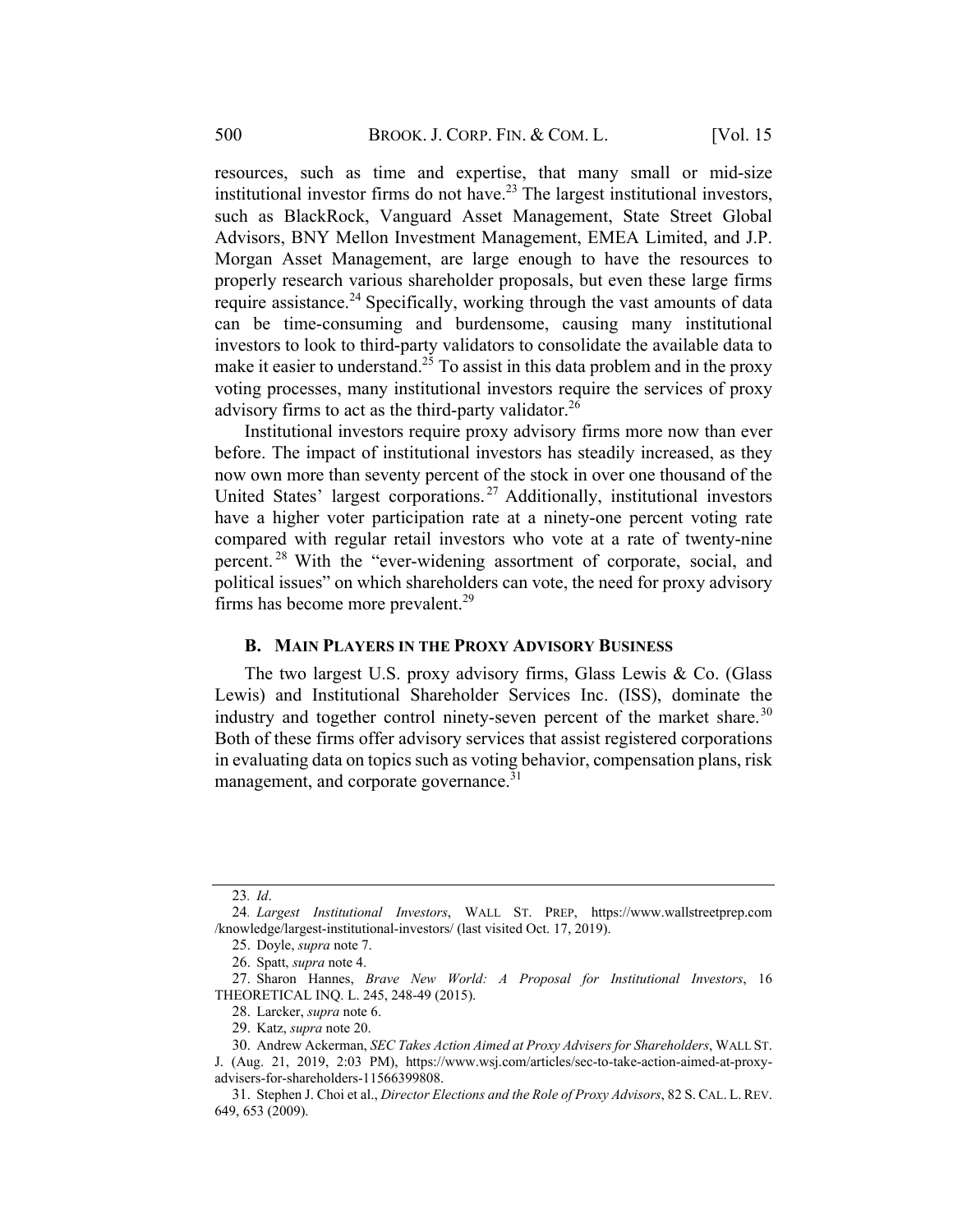## 1. Glass Lewis

Glass Lewis has an extensive client base, including the world's largest pension funds, mutual funds, and asset managers that collectively manage over \$35 trillion in assets.<sup>32</sup> It provides data analytics and research reports, along with voting recommendations to its large institutional investor clients.<sup>33</sup> It also offers services such as advisory of share recall programs,<sup>34</sup> but its core product is the proxy advisory service.<sup>35</sup> It currently holds approximately thirty-seven percent of the proxy advisory market share and is the second largest proxy advisory firm in the country.<sup>36</sup> Glass Lewis describes its business as "a leading, independent governance services firm that provides proxy research and vote management services to more than 1,300 clients throughout the world," and states that "[w]hile institutional investor clients use Glass Lewis research primarily to help them make proxy voting decisions, they also use Glass Lewis research when engaging with companies before and after shareholder meetings."<sup>37</sup>

## 2. ISS

The ISS proxy advisory business is similar to Glass Lewis, but differs in that ISS has an additional component to its business that has become a "hot bed" for potential conflicts of interest: a consulting services arm.<sup>38</sup> ISS has a dominant position in the market, claiming "over 1,700 institutional clients managing \$26 trillion in assets, including 24 of the top 25 mutual funds, the top 25 asset managers and 17 of the top 25 public pension funds."<sup>39</sup> It

33. Id.

<sup>32</sup>. Company Overview, GLASS LEWIS, https://www.glasslewis.com/company-overview/ (last visited Oct. 13, 2019).

<sup>34.</sup> "Powered by [its] objective analysis of corporate governance issues, economic and financial matters and M&A transactions, the Glass Lewis Share Recall service enables lenders to maximize their share-lending program by facilitating the selective recall of shares for important proxies. Share Recall empowers [clients] to efficiently maximize the value of [their] share-lending program, while still being able to vote on key meetings. Every day, Share Recall's proprietary algorithm calculates the materiality of the most-recently announced meetings of approximately 5,000 companies. After weighing the meeting type and a variety of governance factors, [Glass Lewis classifies] each meeting into one of three materiality categories based on the level of importance. Subscribers to the Share Recall service receive a daily email or XML data feed alert notifying them when a company in their holdings issues a proxy with a record date in the next 20 days, as well as the materiality score of the company, providing institutional investors time to cost-effectively recall shares." Share Recall, GLASS LEWIS, https://www.glasslewis.com/share-recall/ (last visited Jan. 7, 2021).

<sup>35.</sup> Doyle, supra note 7.

<sup>36</sup>. Glass Lewis, CTR. ON EXEC. COMP., http://www.execcomp.org/Issues/Issue/proxyadvisory-firms/glass-lewis (last visited Feb. 1, 2021).

<sup>37</sup>. See Best Practice Principles for Providers of Shareholder Voting Research & Analysis: Glass Lewis Statement of Compliance for the Period of 1 January 2019 through 31 December 2019, GLASS LEWIS (May 2020), http://www.glasslewis.com/wp-content/uploads/2019/02/GL-Compliance-Statement-2019.pdf.

<sup>38.</sup> Doyle, supra note 7.

<sup>39.</sup> Stephen J. Choi et al., Director Elections and the Role of Proxy Advisors, 82 S. CAL. L. REV. 649, 652–53 (2009).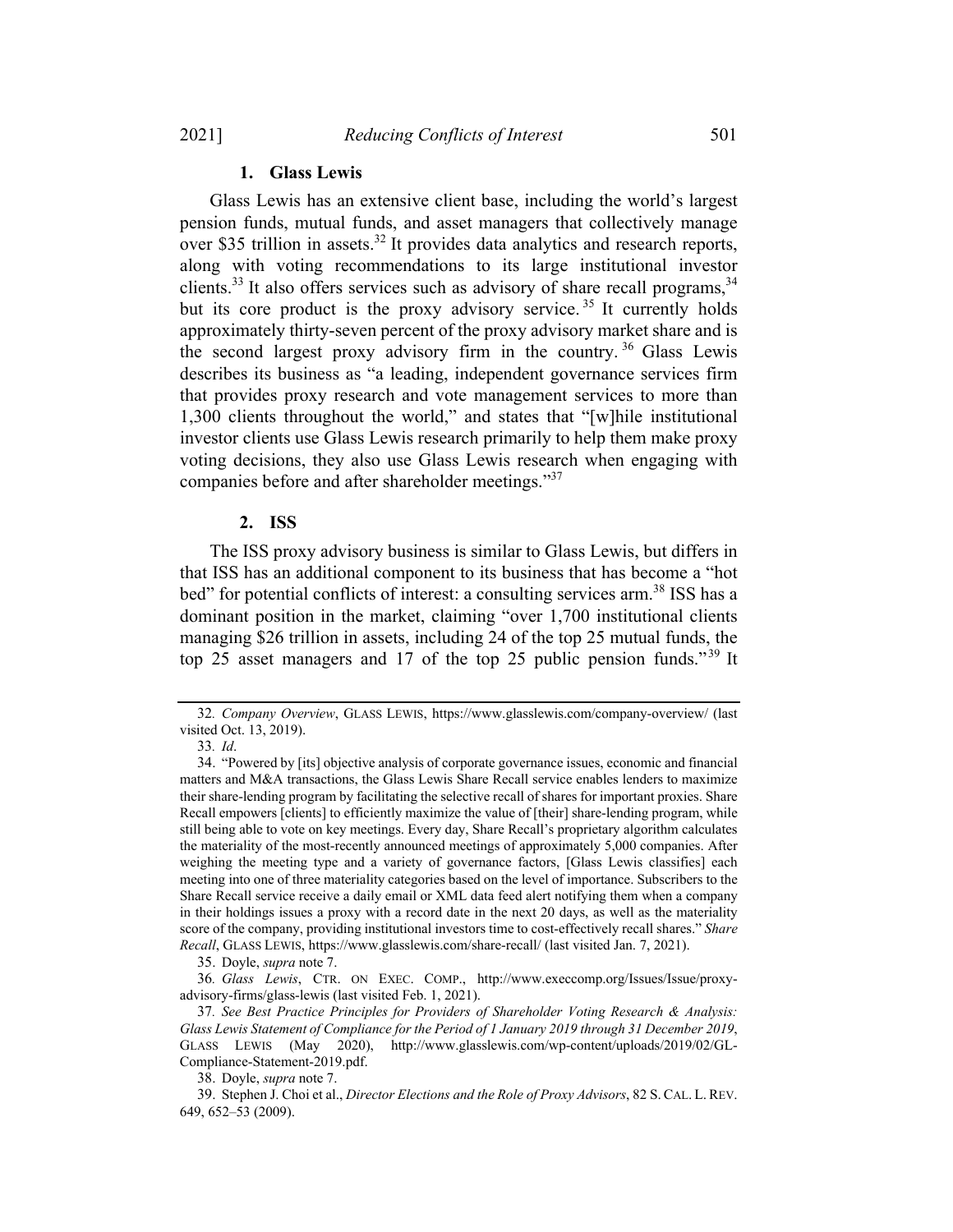currently claims to have approximately sixty percent of the total market share.<sup>40</sup>

The nature of proxy advisory firms can lead to potential conflicts of interest, specifically around ISS providing proxy voting advisory recommendations while simultaneously offering consulting services to the same companies.<sup>41</sup> Glass Lewis does not offer consulting services, so there is less potential for conflicts of interest.<sup>42</sup> There are genuine concerns that ISS could potentially rate or give a negative recommendation to a company, and then turn around and push its consulting services onto the same company, which now seeks to increase its rating or recover from a negative voting recommendation imposed by ISS.<sup>43</sup> Ira Millstein, an expert on corporate governance, vividly described the flawed business structure:

It provides structural "standards" for corporate governance, privately prepared by unidentified people, pursuant to unidentified processes, and asks us to take its word that it is all fair and balanced. I tried to dig behind the soothing assurances, but couldn't find enough detail to convince me that a devil didn't lie in the details of how this private standard-setting was put together. And then ISS provides company ratings, based on these privatelyset standards, creating a tendency on the part of those that have received a poor rating to pay for a consultancy by the private standard setter, on how to improve that rating. I see this as a vicious cycle.44

ISS even acknowledged this perceived conflict in its RiskMetrics <sup>45</sup> 2009 10-k by stating:

[T]here may be a perceived conflict of interest between the services we provide to institutional clients and the services, including our Compensation Advisory Services, provided to certain corporate clients. For example, when we provide corporate governance services<sup> $46$ </sup> to a corporate client and at the same time provide proxy vote recommendations to institutional clients

<sup>40.</sup> Doyle, supra note 7.

<sup>41</sup>. Id.

<sup>42</sup>. Id.

<sup>43</sup>. Id.

<sup>44.</sup> CTR. ON EXEC. COMP., A CALL FOR CHANGE IN THE PROXY ADVISORY INDUSTRY STATUS QUO 7 (2011), http://online.wsj.com/public/resources/documents/ProxyAdvisoryWhitePaper02072 011.pdf [hereinafter A Call for Change].

<sup>45.</sup> In January of 2007, RiskMetrics Group, a financial risk management firm, acquired Institutional Shareholder Services Inc. (ISS). In March of 2010, MSCI Inc. (formerly Morgan Stanley Capital International and MSCI Barra) acquired RiskMetrics, and thus owned ISS. See Press Release, RiskMetrics Group Acquires of Institutional Shareholder Services, Spectrum Equity (Jan. 2007), https://www.spectrumequity.com/news/riskmetrics-group-acquires-of-institutionalshareholder-services. See Press Release, MSCI to buy RiskMetrics for \$1.55 billion, Thomson Reuters (Mar. 1, 2010, 6:33 AM), https://www.reuters.com/article/us-riskmetrics-msci-idU STRE6201S420100301.

<sup>46.</sup> In this context, "corporate governance services" refers to the consulting services offered by ISS. RiskMetrics Group, Inc., 2009 10-K form, Retrieved from https://www.sec.gov/Archives/ edgar/data/1295172/000104746909001976/a2190980z10-k.htm [23-24].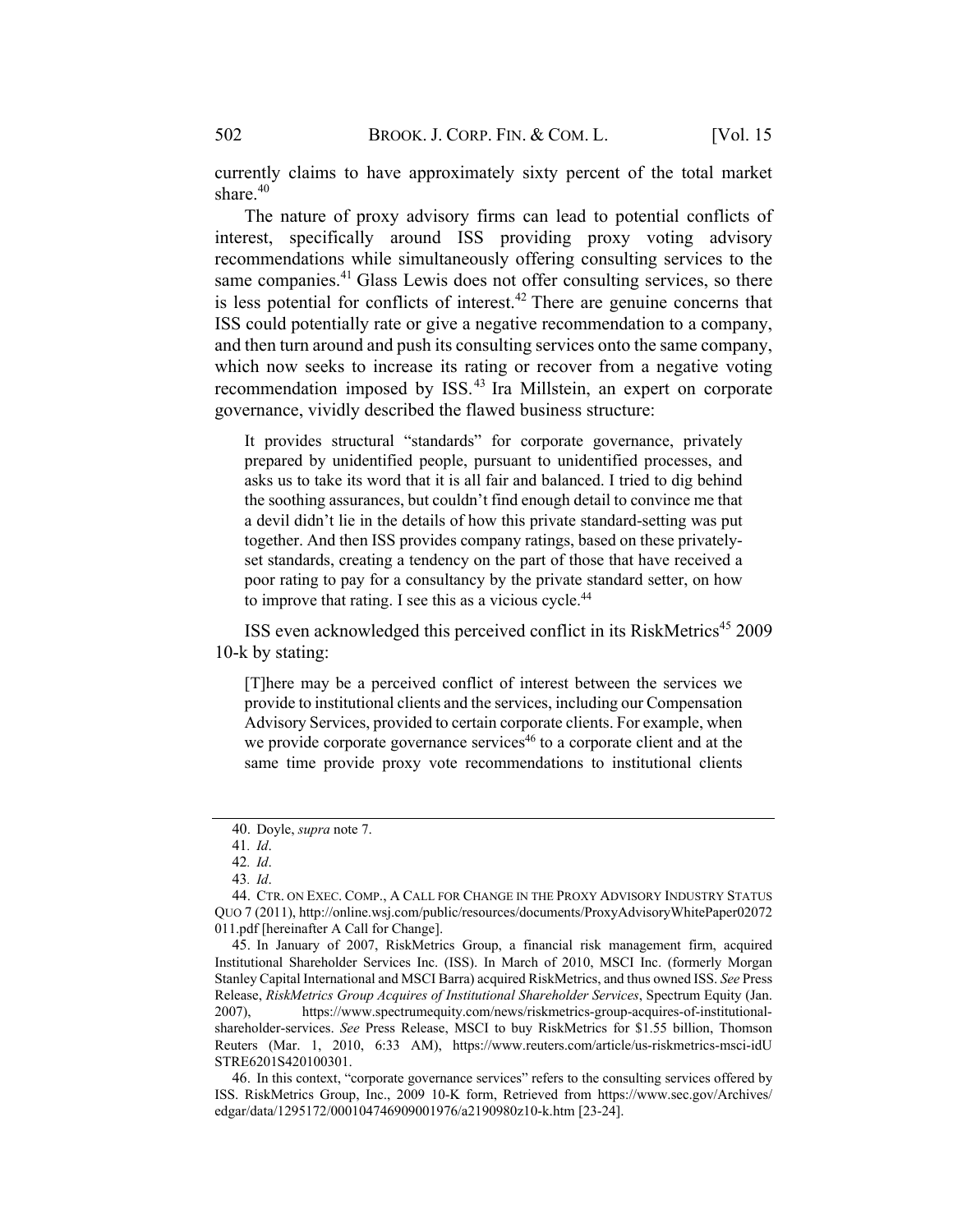regarding that corporation's proxy items, there may be a perception that we may treat that corporation more favorably due to its use of our services.<sup>47</sup>

Further, if a public client of ISS that utilizes the proxy voting services does not also purchase its consulting services, ISS could potentially "retaliate through their recommendations against operating companies that do not purchase their services."<sup>48</sup>

#### C. OTHER BIG INDUSTRY PLAYERS

BlackRock, Vanguard, and State Street are three of the largest institutional investors in the world. <sup>49</sup> These firms specialize in indirect passive investing, specifically in exchange-traded funds (ETF), which are entities that pool together many different investments and are "tracked" to an index (e.g., the S&P 500). <sup>50</sup> Essentially, an individual or institutional investor is investing in an index that contains many stocks rather than picking and choosing specific stocks.<sup>51</sup> These three investing firms manage \$14 trillion in index investments and cast approximately a quarter of the votes of all S&P 500 companies in the U.S.<sup>52</sup> As more money generally pours into index investments, index investment firms like BlackRock, Vanguard, and State Street vote more proxies per year in the largest S&P 500 corporations.<sup>53</sup> As these firms gain more influence in proxy votes, they look to proxy advisory firms like Glass Lewis and ISS.<sup>54</sup> Proxy advisory clients are increasingly following the recommendations of both ISS and Glass Lewis.<sup>55</sup> For example, State Street voted for 88.2% of ISS's "For" Recommendations and for 80.3% of ISS's "Against" recommendations in 2017. <sup>56</sup> This indicates a high correlation between the votes of these larger ETF investment firms (including BlackRock, Vanguard, and State Street) and the recommendations of both Glass Lewis and  $\overline{\mathrm{ISS}}$ .<sup>57</sup> Though it is possible that these ETF firms would have voted the same way as the proxy advisory firm recommendations even if they were not clients of Glass Lewis or ISS, one can infer an increasing influence

<sup>47</sup>. Id. [RiskMetrics Group, Inc., 2009 10-K form, Retrieved from https://www.sec.gov/ Archives/edgar/data/1295172/000104746909001976/a2190980z10-k.htm [23-24].]

<sup>48.</sup> Spatt, supra note 4.

<sup>49</sup>. Largest Institutional Investors, WALL ST. PREP, https://www.wallstreetprep .com/knowledge/largest-institutional-investors/ (last visited Oct. 17, 2019).

<sup>50.</sup> Dan Caplinger, What is an ETF?, MOTLEY FOOL (Aug. 7, 2019, 3;57 PM), https://www.fool.com/investing/etf/what-is-an-etf-exchange-traded-fund.aspx.

<sup>51</sup>. Id.

<sup>52.</sup> Owen Walker, BlackRock, Vanguard and SSGA Tighten Hold on US Boards, FIN. TIMES (June 15, 2019), https://www.ft.com/content/046ec082-d713-3015-beaf-c7fa42f3484a.

<sup>53.</sup> Doyle, supra note 7.

<sup>54</sup>. Id.

<sup>55</sup>. Id.

<sup>56</sup>. Id.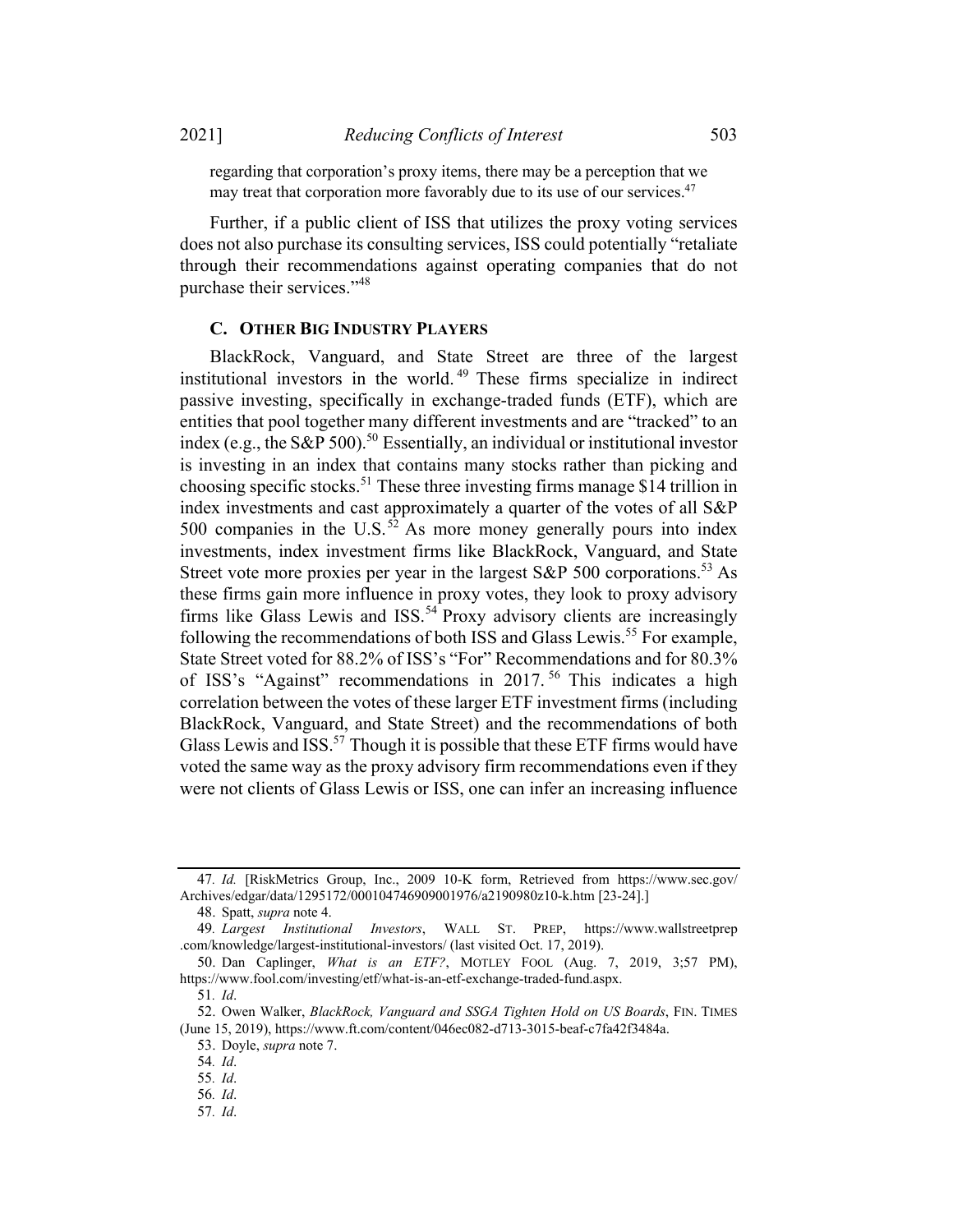from the proxy advisory firms through the high correlation of voting patterns.<sup>58</sup>

#### D. REGULATION OF PROXY ADVISORY FIRMS

Proxy advisory firms are subject to very little regulation despite their increasingly important role within large corporations' governance practices.<sup>59</sup> On August 21, 2019, the SEC held an open meeting to address the problem of the increasing reliance on proxy advisory firms by institutional investors that could lead to further dominance of proxy advisory firms over corporations.<sup>60</sup> In its guidance, the SEC stated that proxy advisory firms need to be more transparent about how they reach their recommendations regarding shareholder proposals.<sup>61</sup> The guidance focused on what constitutes a "solicitation" under Section 14 of the Securities Exchange Act of  $1934^{62}$  (the "Exchange Act," and specifically the "federal proxy rules").<sup>63</sup> An investment advisor who typically hires a proxy advisory firm like Glass Lewis or ISS is considered a fiduciary by the SEC and therefore owes its investor a duty of care and loyalty regarding all actions it performs on its investors' behalf, including proxy voting.<sup>64</sup> Proxy advisory firms assist in fulfilling institutional investors' fiduciary duty to their clients.<sup>65</sup> The SEC has a continued view that proxy voting advice provided by the proxy advisory firms constitutes a "solicitation" under the Exchange Act.<sup>66</sup> Rule 14a-1 of the Exchange Act states that a "solicitation" includes a "communication to security holders under circumstances reasonably calculated to result in the procurement, withholding or revocation of a proxy." <sup>67</sup> By interpreting "solicitation" to include proxy advisory firms' advice to their clients, the SEC is subjecting proxy advisory firms to the federal proxy advisory rules in the Exchange Act.<sup>68</sup>

62. 17 C.F.R. § 240.14a-2; See Croce, supra note 60.

63. Croce, supra note 61.

64. Investment advisor Proxy Voting Guidance, 17 CFR Parts 271 and 276, SEC Guidance (Aug. 21, 2019).

66. Id.

67. Securities and Exchange Act of 1934, 17 C.F.R. § 240.14a-1.

<sup>58</sup>. Id.

<sup>59.</sup> Spatt, *supra* note 4.

<sup>60.</sup> 17 C.F.R. pt. 241 (2012), Comm'n Interpretation & Guidance Regarding the Applicability of the Proxy Rules to Proxy Voting Advice, Exchange Act Release No. 86721, 2019 WL 8587445 (Aug. 21, 2019).

<sup>61.</sup> Brian Croce, SEC lays out proxy advisory firms' responsibilities, PENSION & INVS. (Aug. 21, 2019 03:16 PM), https://www.pionline.com/regulation/sec-lays-out-proxy-advisory-firmsresponsibilities.

<sup>65.</sup> 17 C.F.R. pt. 241 (2012), Comm'n Interpretation & Guidance Regarding the Applicability of the Proxy Rules to Proxy Voting Advice, Exchange Act Release No. 86721, 2019 WL 8587445 (Aug. 21, 2019).

<sup>68</sup>. See Croce supra note 60. The SEC recognized that proxy voting advice likely falls within the definition of a solicitation and instead chose to exempt such solicitations from the information and filing requirements of the proxy rules. See generally, Shareholder Participation Adopting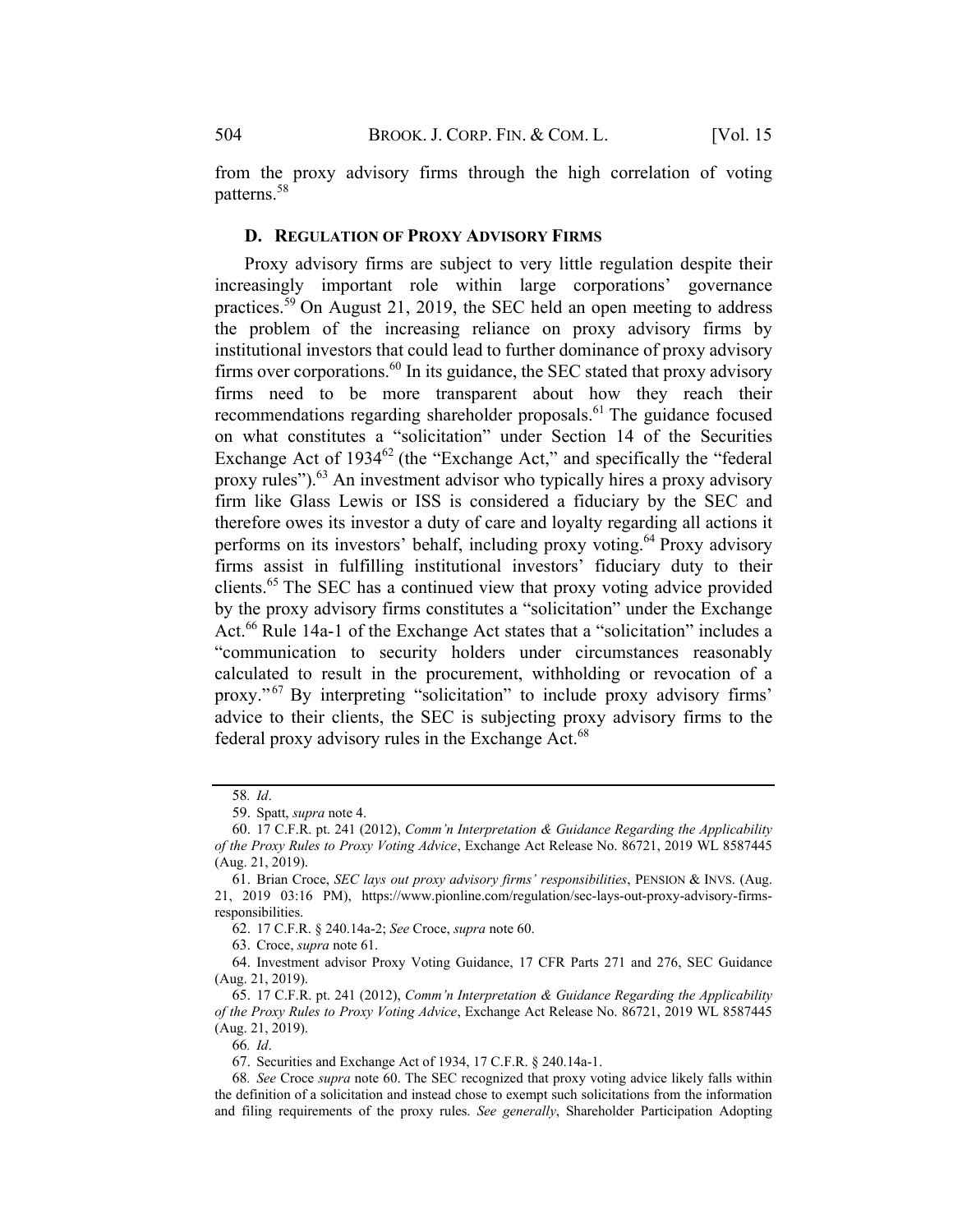The primary legal framework that governs proxy advisory firms is The Investment Advisors Act of 1940 (the 1940 Act).<sup>69</sup> Under the 1940 Act, a firm is considered an "Investment Advisor" if they get paid compensation to provide advice on anything relating to the selling or buying securities or general analysis of securities.<sup>70</sup> In the SEC's 2010 guidance, it stated that "proxy advisory firms receive compensation for providing voting recommendations and analysis on matters submitted for a vote at shareholder meetings" and that they "meet the definition of investment advisor because they, for compensation, engage in the business of issuing reports or analyses

(iv) the proxy voting advice is not furnished on behalf of any person soliciting proxies or on behalf of a participant in an election subject to the provisions of  $\S$  240.14a-12(c).

69. 15 U.S.C.A. § 80b-1.

70. 15 U.S.C.A. § 80b-2(a)(11), which codifies Investment advisors Act of 1940, § 202(a)(11), and states:

"Investment advisor" means any person who, for compensation, engages in the business of advising others, either directly or through publications or writings, as to the value of securities or as to the advisability of investing in, purchasing, or selling securities, or who, for compensation and as part of a regular business, issues or promulgates analyses or reports concerning securities; but does not include (A) a bank, or any bank holding company as defined in the Bank Holding Company Act of 1956 which is not an investment company, except that the term "investment advisor" includes any bank or bank holding company to the extent that such bank or bank holding company serves or acts as an investment advisor to a registered investment company, but if, in the case of a bank, such services or actions are performed through a separately identifiable department or division, the department or division, and not the bank itself, shall be deemed to be the investment advisor; … (C) any broker or dealer whose performance of such services is solely incidental to the conduct of his business as a broker or dealer and who receives no special compensation therefor; … (E) any person whose advice, analyses or reports relate to no securities other than securities which are direct obligations of or obligations guaranteed as to principal or interest by the United States, or securities issued or guaranteed by corporations in which the United States has a direct or indirect interest which shall have been designated by the Secretary of the Treasury, pursuant to section  $3(a)(12)$  of the Securities Exchange Act of 1934, as exempted securities for the purposes of that Act; (F) any nationally recognized statistical rating organization, as that term is defined in section 3(a)(62) of the Securities Exchange Act of 1934, unless such organization engages in issuing recommendations as to purchasing, selling, or holding securities or in managing assets, consisting in whole or in part of securities, on behalf of others;;1 (G) any family office, as defined by rule, regulation, or order of the Commission, in accordance with the purposes of this subchapter; or (H) such other persons not within the intent of this paragraph, as the Commission may designate by rules and regulations or order.

Release, enacting what is now Exchange Act Rule 14a-2(b)(3) to exempt the furnishing of proxy voting advice by any advisor to any other person with whom the advisor has a business relationship from the informational and filing requirements of the federal proxy rules, provided the conditions of the rule are met. 17 C.F.R. § 240.14a-2(b)(3). Rule 14a-2(b)(3) requires that:

<sup>(</sup>i) the advisor renders financial advice in the ordinary course of his business;

<sup>(</sup>ii) the advisor discloses to the recipient of the advice any significant relationship with the registrant or any of its affiliates, or a security holder proponent of the matter on which advice is given, as well as any material interests of the advisor in such matter;

<sup>(</sup>iii) the advisor receives no special commission or remuneration for furnishing the proxy voting advice from any person other than a recipient of the advice and other persons who receive similar advice under this subsection; and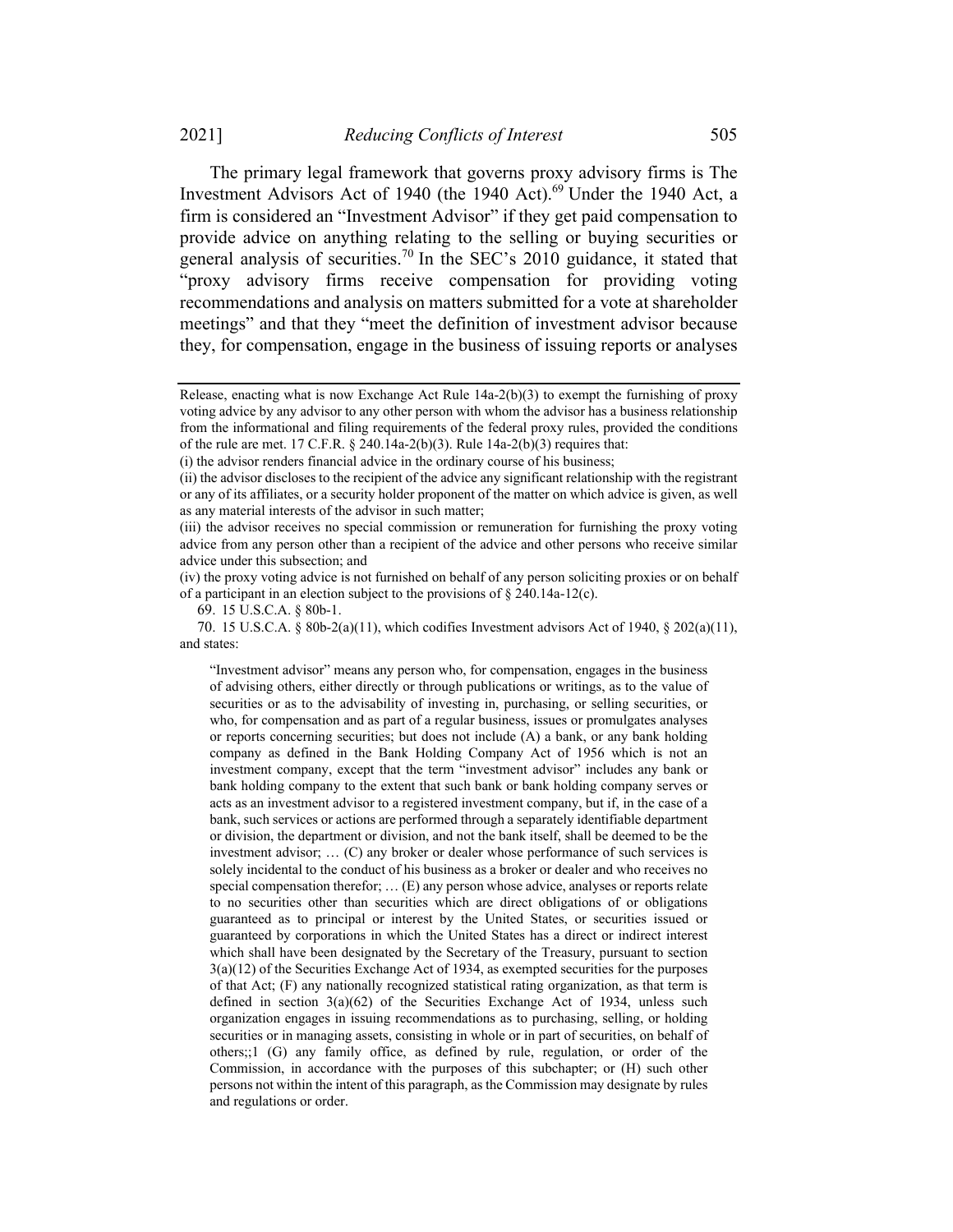concerning securities and providing advice to others as to the value of securities."<sup>71</sup> Additionally, investment advisors typically have to register with the SEC if they manage \$25 million or more of assets.<sup>72</sup> Proxy advisory firms do not fall into this category because they typically do not manage their clients' assets, but they still may choose to register with the SEC if they fall into one of the exemptions from registration prohibition provided in Rule 203A-2 under the Act.<sup>73</sup> Proxy advisory firms can make a valid argument that it should fall under the exemption by having at least one pension fund plan, and would therefore qualify as a "Pension Consultant."<sup>74</sup>

There is a growing sense among experts in the voting industry that the concentration of proxy advisory firms has led to the firms becoming "shadow regulators."75 Shadow regulators are "entities that have enough influence in the system that they can dictate major changes in business practices with significant effect but little responsibility."<sup>76</sup> This occurs when one entity in a complex industry system can drive significant change through the whole system or network of that particular industry.<sup>77</sup> Because proxy advisory firms control so much of the voting process, they are known as shadow regulators.<sup>78</sup>

Due to this concern of shadow regulation, many scholars and heads of businesses have spoken out against allowing proxy advisory firms to be shadow regulators. For example, former SEC commissioner Daniel M. Gallagher stated in the 2013 that:

<sup>71.</sup> SEC, Concept Release on the U.S. Proxy System, Release No. 34-62495 (July 14, 2010).

<sup>72.</sup> Advisers Act Section 203A, 15 U.S.C.A. § 80b-3a.

<sup>73.</sup> 15 U.S.C.A. § 80b-3a, which codifies, Section 203A(a) of the Act, states:

<sup>(</sup>a) Advisers subject to State authorities

<sup>(1)</sup> In general

No investment advisor that is regulated or required to be regulated as an investment advisor in the State in which it maintains its principal office and place of business shall register under section 80b-3 of this title, unless the investment advisor—

<sup>(</sup>A) has assets under management of not less than \$25,000,000, or such higher amount as the Commission may, by rule, deem appropriate in accordance with the purposes of this subchapter.

<sup>74.</sup> 17 C.F.R. § 275.203A-2, which codifies Advisers Act Rule 203A-2(b), states:

<sup>(1)</sup> An investment advisor that is a "pension consultant," as defined in this section, with respect to assets of plans having an aggregate value of at least \$200,000,000.

<sup>(2)</sup> An investment advisor is a pension consultant, for purposes of paragraph (a) of this section, if the investment advisor provides investment advice to:

<sup>(</sup>i) Any employee benefit plan described in section 3(3) of the Employee Retirement Income Security Act of 1974 ("ERISA") [29 U.S.C. 1002(3)];

<sup>(</sup>ii) Any governmental plan described in section 3(32) of ERISA (29 U.S.C. 1002(32)); or

<sup>(</sup>iii) Any church plan described in section 3(33) of ERISA (29 U.S.C. 1002(33)).

<sup>75.</sup> Doyle, supra note 7.

<sup>76.</sup> John Strong, Submission to the Productivity Commission on the Study of Regulator Behaviour with Small Business, STRONG STRATEGIES (Mar. 19, 2013), https://www.pc.gov .au/inquiries/completed/small-business/submissions/submissions-test/submission-counter/sub019 small-business.pdf.

<sup>77</sup>. Id.

<sup>78</sup>. See Doyle, supra note 7.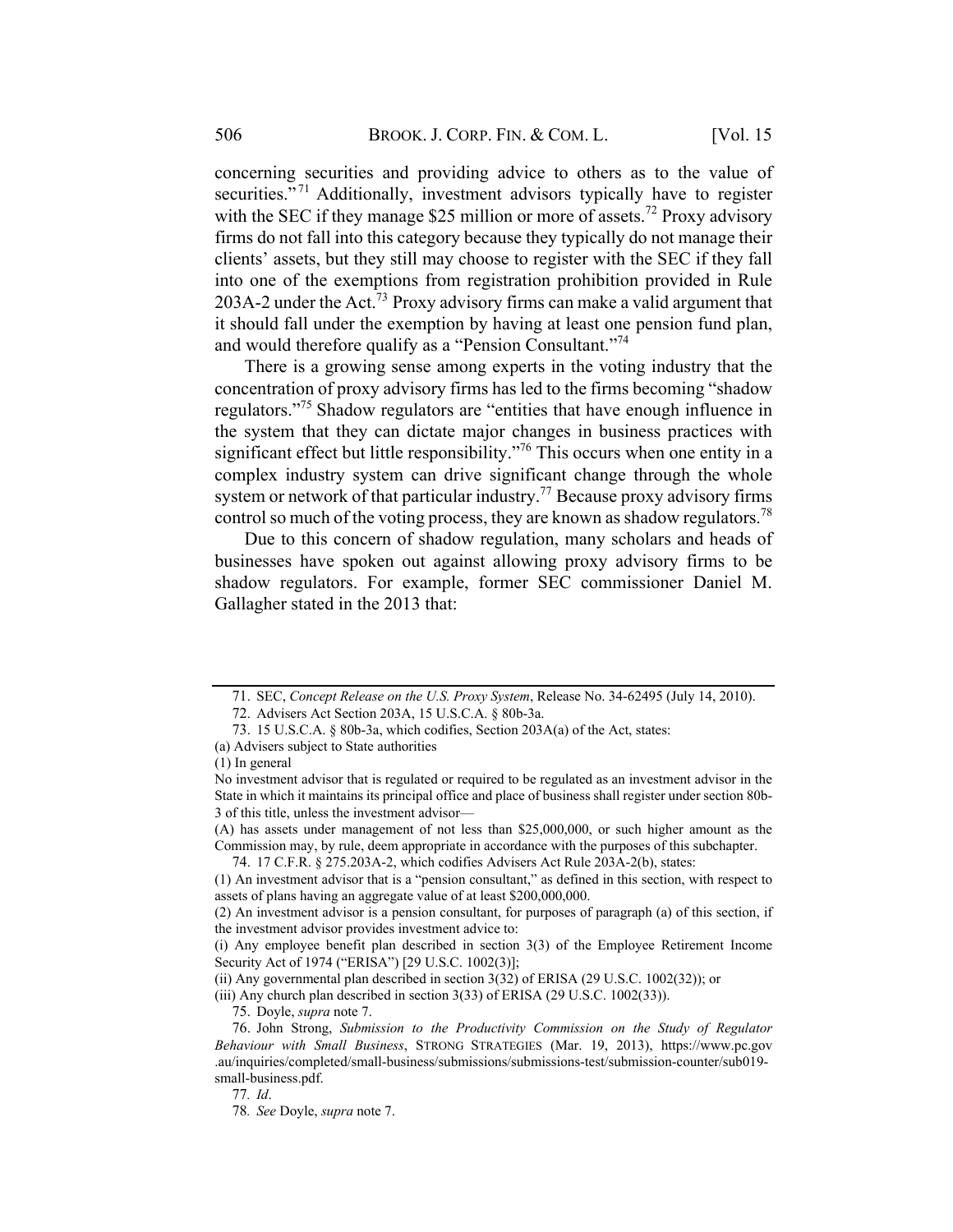I believe that the Commission should fundamentally review the role and regulation of proxy advisory firms and explore possible reforms, including, but not limited to, requiring them to follow a universal code of conduct, ensuring that their recommendations are designed to increase shareholder value, increasing the transparency of their methods, ensuring that conflicts of interest are dealt with appropriately, and increasing their overall accountability. I am not alone in raising these issues…what European policymakers and our own Congress have highlighted is that changes need to be made so that proxy advisors are subject to oversight and accountability commensurate with their role.

One of the largest problems with this "quasi-regulator" status is the cost on the companies that are the clients of proxy advisory firms. <sup>80</sup> Proxy advisory firms are constantly changing and updating policies and recommendations around social and environmental issues, making it difficult for client companies to stay up to date on the changes. $81$  When proxy advisory firms make a policy on environmental or social issues that affect many of their clients in many different industries, client companies can scramble to try to adhere to that policy change.<sup>82</sup> In doing so, client companies can bear tremendous costs, and can potentially lose sight of shareholder value in the process.<sup>83</sup>

Politically charged proxy proposals by proxy advisory firms such as environmental, social, and governance solutions can hinder shareholder returns and inadvertently turn corporate policy-making political.<sup>84</sup> A 2017 study by Harvard University professor Joseph Kalt and economist Adel Turki focused on the impact climate change policies have had on proxy shareholder proposals in recent years.<sup>85</sup> The study showed that companies that adhered to the recommendation of proxy advisory firms on political proposals such as climate change do not perform better based on market indices both in the short-term and long-term.<sup>86</sup> Over one hundred million retail investors, who hold more than  $$16.9$  trillion in assets,  $^{87}$  are particularly hurt by these

<sup>79.</sup> Daniel M. Gallagher, Remarks at Society of Corporate Secretaries & Governance Professionals, SEC (July 11, 2013), https://www.sec.gov/news/speech/spch071113dmghtm.

<sup>80</sup>. See Doyle, supra note 7.

<sup>81</sup>. Id.

<sup>82</sup>. Id.

<sup>83</sup>. Id.

<sup>84.</sup> See Jeff Patch, Curb the Power of Shady Proxy Advisory Firms!, WASH. EXAMINER (July 16, 2018, 5:00 AM), https://www.washingtonexaminer.com/weekly-standard/curb-the-power-ofshady-proxy-advisory-firms.

<sup>85</sup>. See Joseph Kalt, Political, Social, and Environmental Shareholder Resolutions: Do they Create or Destroy Shareholder Value?, HARV. L. SCH. F. ON CORP. GOVERNANCE (June 17, 2018), https://corpgov.law.harvard.edu/2018/06/17/political-social-and-environmental-shareholderresolutions-do-they-create-or-destroy-shareholder-value/.

<sup>86</sup>. Id.

<sup>87.</sup> Patch, supra note 84.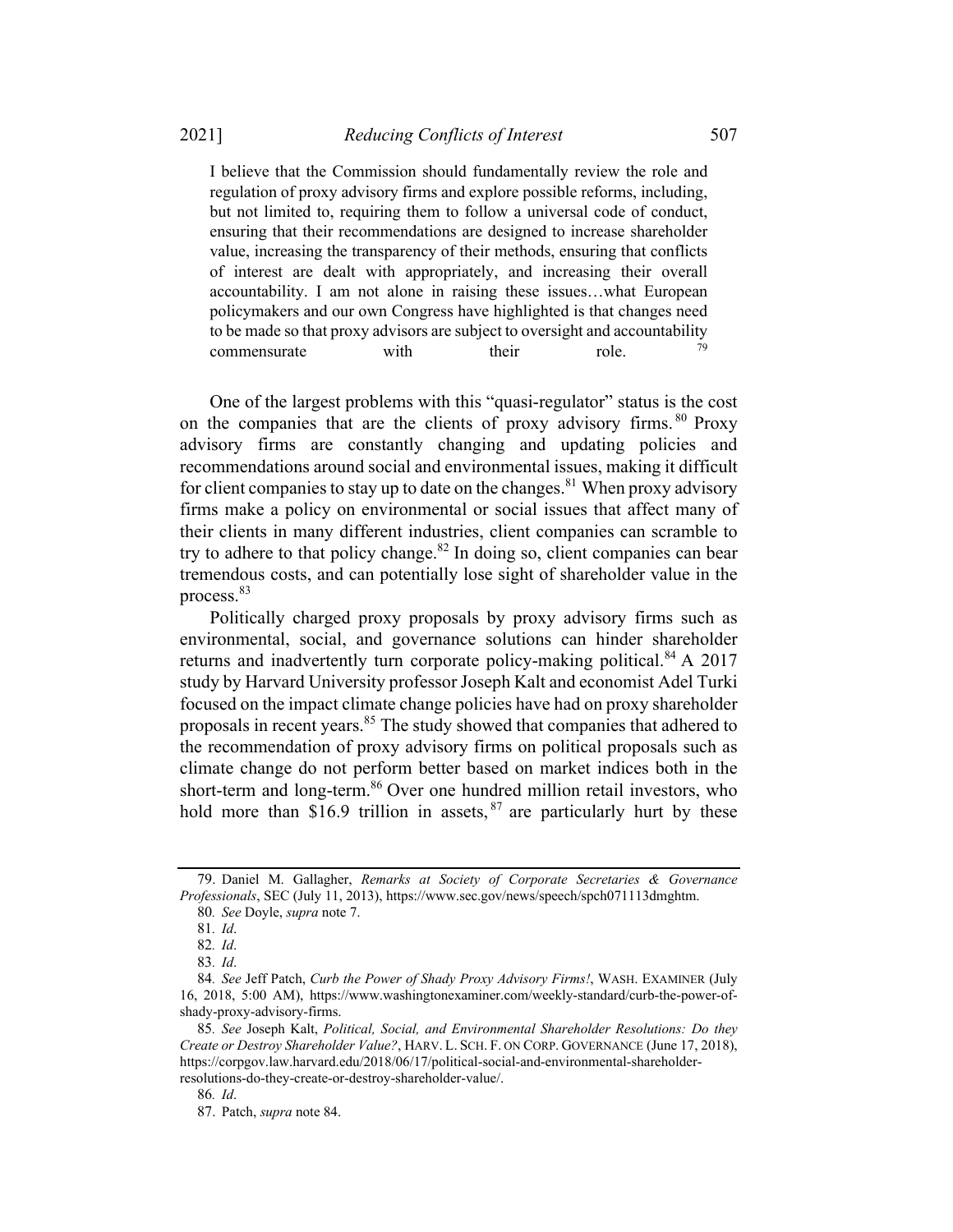political proxy proposals that proxy advisory firms are recommending because they are not given an adequate voice.<sup>88</sup> The majority of proxy recommendations are followed because institutional investors, who hold thirty-eight percent of the shareholder votes, <sup>89</sup> tend to follow the proxy advisory firm's recommendation.<sup>90</sup> If the majority of these proxy proposals have an underlying political agenda, then there is a good chance they will be passed leading to shareholders, particularly retail investors, losing value.<sup>91</sup>

## II. HISTORY AND RATIONALE OF GLASS-STEAGALL ACT

Prior to 1933, a single bank could perform both retail banking functions and investment banking functions.<sup>92</sup> To better understand Glass-Steagall and the reasoning for the legislation, a basic understanding of investment banking and retail banking is required.

## A. INVESTMENT BANKING BACKGROUND

Investment banking functions include underwriting, mergers & acquisitions (M&A) advisory, sales & trading, equity research, and asset management services.<sup>93</sup> Investment bankers perform underwriting services by assisting in raising capital for corporations (e.g., through initial public offerings  $94$ ) by selling bonds or stocks of the corporation to multiple investors.<sup>95</sup> M&A advisory includes helping corporations—both on the "sellside" (representing the company being purchased) and "buy-side" (representing the company doing the purchasing)—evaluate and negotiate with the other party during an acquisition of another company.<sup>96</sup> Sales & Trading involves buying and selling securities on the secondary market (i.e., investors buy and sell securities they already own or have previously been purchased during an IPO).<sup>97</sup> Equity research groups provide research reports that can be purchased by investors and corporations to assist in making

<sup>88</sup>. Id.

<sup>89.</sup> Patch, supra note 84.

<sup>90</sup>. See Doyle, supra note 7.

<sup>91.</sup> Patch, supra note 84.

<sup>92.</sup> Amadeo, supra note 8.

<sup>93.</sup> Investment Banking: Overview of the investment banking industry, CORPORATE FIN. INST., https://corporatefinanceinstitute.com/resources/careers/jobs/investment-banking-overview/ (last visited Feb. 1, 2021).

<sup>94.</sup> An initial public offering (IPO) refers to the process of offering shares of a private corporation to the public in a new stock issuance. This usually entails listing the stock on one of the major exchanges. Jason Fernando, *Initial Public Offering (IPO)*, INVESTOPEDIA (Mar. 1, 2021), https://www.investopedia.com/terms/i/ipo.asp.

<sup>95.</sup> CORPORATE FIN. INST, supra note 93.

<sup>96</sup>. Id.

<sup>97</sup>. Id.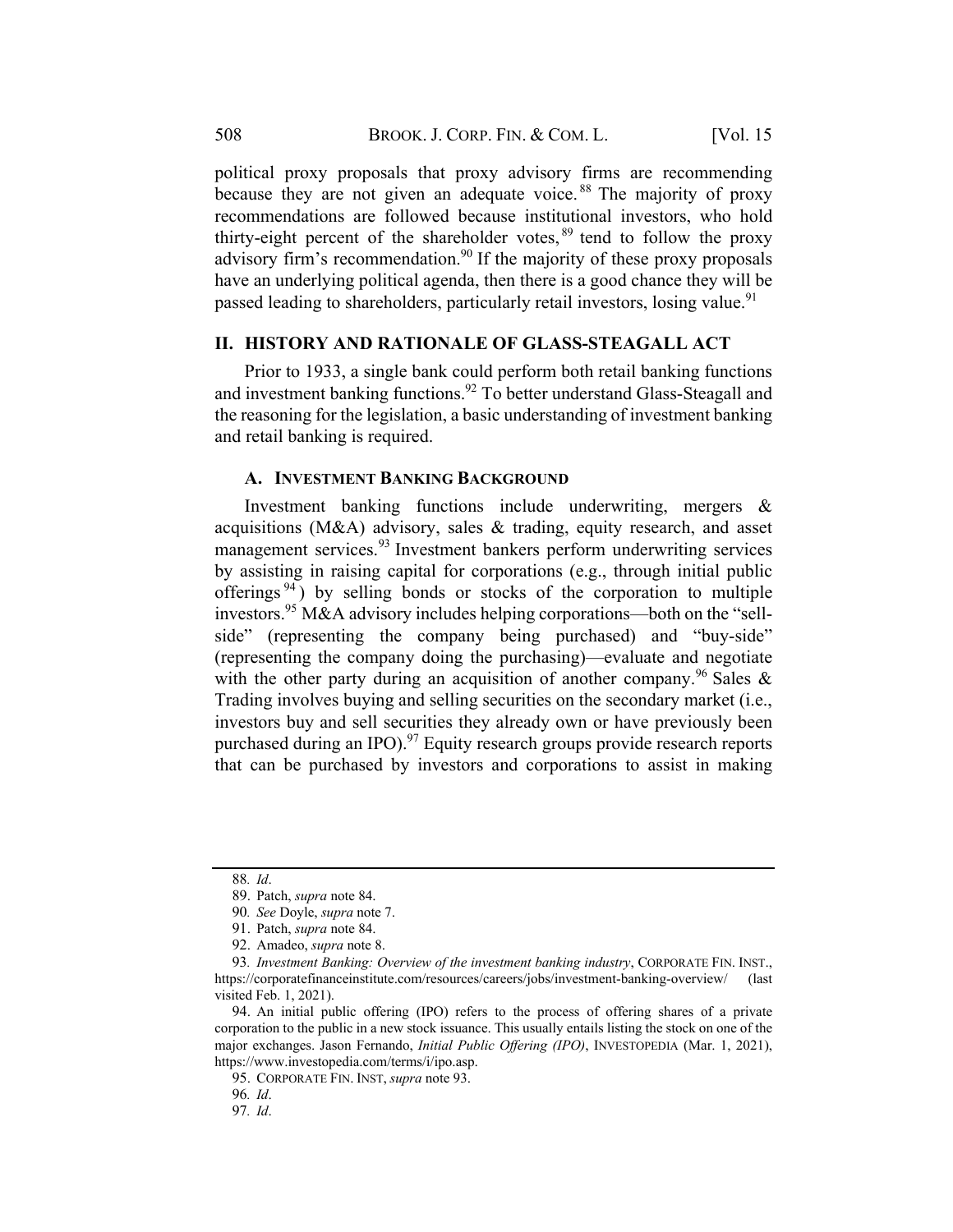investment decisions. <sup>98</sup> Asset managers provide investment strategies for institutions and investors that best utilize their investments.<sup>99</sup>

Investment banking functions differ from retail banking functions. Retail banking provides services to consumers such as individuals and families, primarily through credit (e.g., underwriting a loan), deposits, and money management.<sup>100</sup> Retail bankers provide individual consumers with credit products such as mortgages, credit cards, and car loans.101 Retail bankers also assist in setting up deposit accounts for consumers such as savings accounts or certificates of deposits. <sup>102</sup> Consumers can also purchase money management products such as checking accounts and debit cards from retail bankers.<sup>103</sup>

#### B. HISTORY OF THE GLASS-STEAGALL ACT

In the aftermath of the stock market crash in 1929 that kicked off the Great Depression, Congress became concerned that the consumer deposits from the retail function of the banks were put in an unnecessarily risky position as bankers on the investment banking side continually sold, bought, and underwrote inherently risky securities.<sup>104</sup> From the time of the stock market crash in 1929 to 1932, approximately 5,795 banks failed with an additional 4,000 failures in  $1933$ <sup>105</sup> Consumers were withdrawing their money from banks at a rapid speed. President Franklin D. Roosevelt declared a four-day bank holiday, closing the entire U.S. banking system, and subsequently passed the Emergency Banking Act of  $1933^{106}$  to help restore

<sup>98</sup>. Id. 99. Id.

<sup>100.</sup> Amadeo, supra note 8.

<sup>101</sup>. Id.

<sup>102.</sup> Kimberly Amadeo, Retail Banking, Its Types and Economic Impact, BALANCE (Nov. 30, 2020), https://www.thebalance.com/what-is-retail-banking-3305885.

<sup>103</sup>. Id.

<sup>104.</sup> Joseph Jude Norton, Up Against "The Wall": Glass-Steagall and the Dilemma of a Deregulated ("Reregulated") Banking Environment, 42 BUS. LAW. 327, 329 (1987).

<sup>105.</sup> Oonagh McDonald, The Repeal of the Glass-Steagall Act: Myth and Reality, CATO INST., POL'Y ANALYSIS NO. 804 (Nov. 16, 2016), https://www.cato.org/publications/policyanalysis/repeal-glass-steagall-act-myth-reality.

<sup>106.</sup> The Act, which also broadened the powers of the president during a banking crisis, was divided into five sections:

Title I expanded presidential authority during a banking crisis, including retroactive approval of the banking holiday and regulation of all banking functions, including 'any transactions in foreign exchange, transfers of credit between or payments by banking institutions as defined by the President, and export, hoarding, melting, or earmarking of gold or silver coin.'

Title II gave the comptroller of the currency the power to restrict the operations of a bank with impaired assets and to appoint a conservator, who 'shall take possession of the books, records, and assets of every description of such bank, and take such action as may be necessary to conserve the assets of such bank pending further disposition of its business.'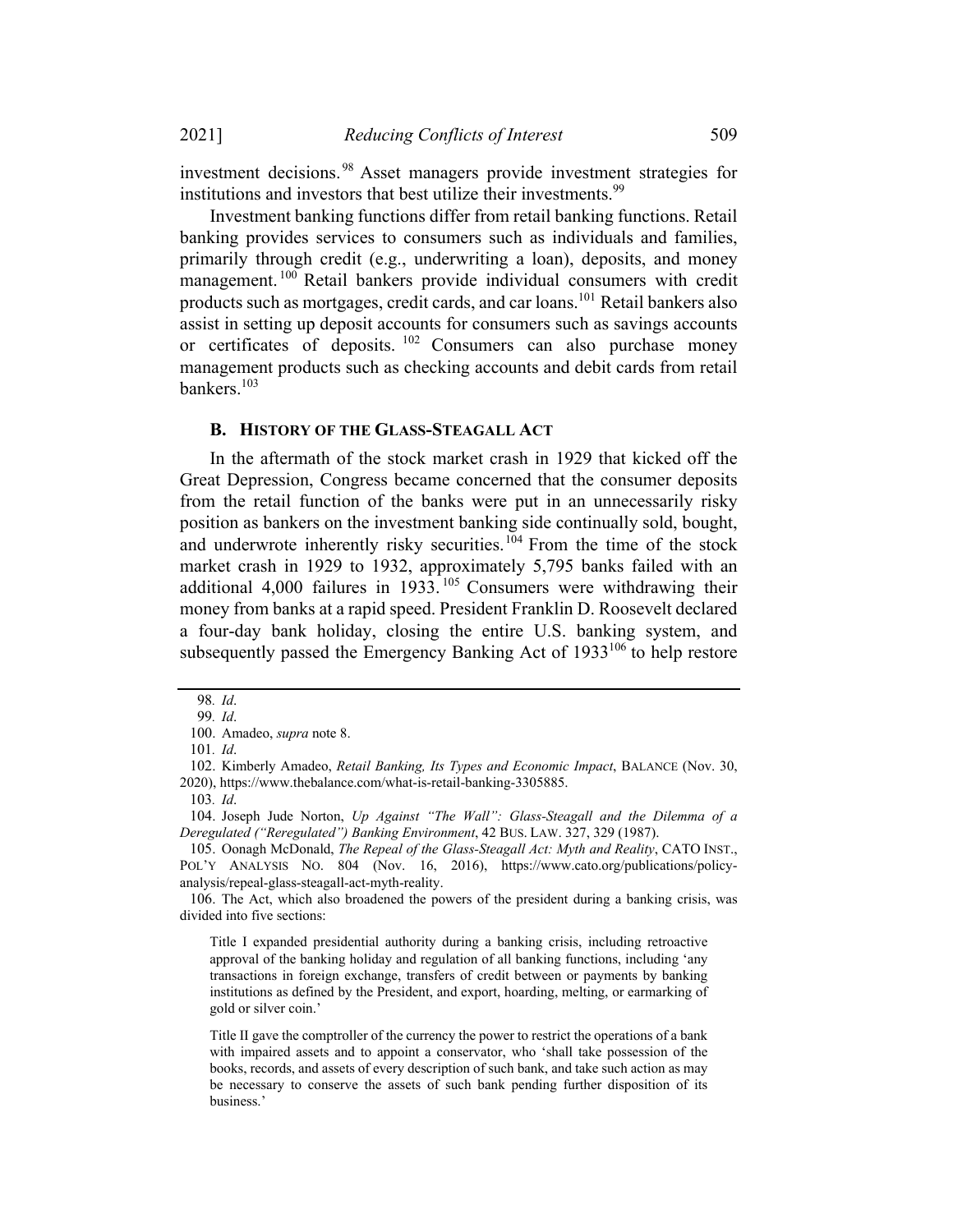public confidence in the banking system.<sup>107</sup> Many consumers returned much of the money that was previously withdrawn, but widespread public pessimism still existed with regard to the banks in the United States.<sup>108</sup> To address this risk that contributed to the stock market crash and to restore public confidence in banks, Congress enacted the Glass-Steagall Act in 1933.<sup>109</sup> One of the primary reasons for passing the Glass-Steagall Act was to counteract the potential risks that could arise when commercial banks representing consumers partake in the risky securities business of which investment banks focus, particularly when consumer deposits are used to partake in the investment activity.<sup>110</sup>

Section 16 of the now-repealed Glass-Steagall legislation, which describes four provisions of the United States Banking Act of 1933 separating commercial and investment banking,  $111$  focuses on the major divide that famously separates the retail and investment banking functions of a bank.<sup>112</sup> 12 U.S.C. § 24 (Seventh), which codifies section 16 of United States Banking Act of 1933, states:

The business of dealing in securities and stock by the association shall be limited to purchasing and selling such securities and stock without recourse, solely upon the order, and for the account of, customers, and in no case for

Title IV gave the Federal Reserve the flexibility to issue emergency currency—Federal Reserve Bank Notes—backed by any assets of a commercial bank.

Title V made the act effective.

Stephen Greene, Emergency Banking Act of 1933, FED. RESERVE HISTORY, https://www .federalreservehistory.org/essays/emergency\_banking\_act\_of\_1933 (citing Federal Reserve Bank of St. Louis. "Documents and Statements Pertaining to the Banking Emergency, Presidential Proclamations, Federal Legislation, Executive Orders, Regulations, and Other Documents and Official Statements, Part 1, February 25 - March 31, 1833." 1933, https://fraser.stlouisfed .org/scribd/?item\_id=23564&filepath=/docs/historical/federal%20reserve%20history/bank\_holida y/bank\_emerg\_pt1\_19330225.pdfOffsite link.).

107. McDonald, supra note 105.

108. Id.

109. Id.

110. John S. Zieser, Security Under the Glass-Steagall Act: Analyzing the Supreme Court's Framework for Determining Permissible Bank Activity, 70 CORNELL L. REV. 1194, 1195–96 (1985).

111. David H. Carpenter and Maureen M. Murphy, Permissible Securities Activities of Commercial Banks Under the Glass–Steagall Act (GSA) and the Gramm-Leach-Bliley Act (GLBA), Congressional Research Service Report (R41181) (April 12, 2010), https://web.archive. org/web/20120804064833/http://assets.opencrs.com/rpts/R41181\_20100412.pdf ("1999's landmark financial services legislation, the Gramm-Leach-Bliley Act (GLBA), repealed certain provisions of the Banking Act of 1933, commonly referred to as the Glass-Steagall Act (GSA).").

112. Roberta Karmel, Glass-Steagall: Some Critical Reflections, 97 BANKING L. J. 631, 632 (1980).

Title III allowed the secretary of the treasury to determine whether a bank needed additional funds to operate and 'with the approval of the President request the Reconstruction Finance Corporation to subscribe to the preferred stock in such association, State bank or trust company, or to make loans secured by such stock as collateral.'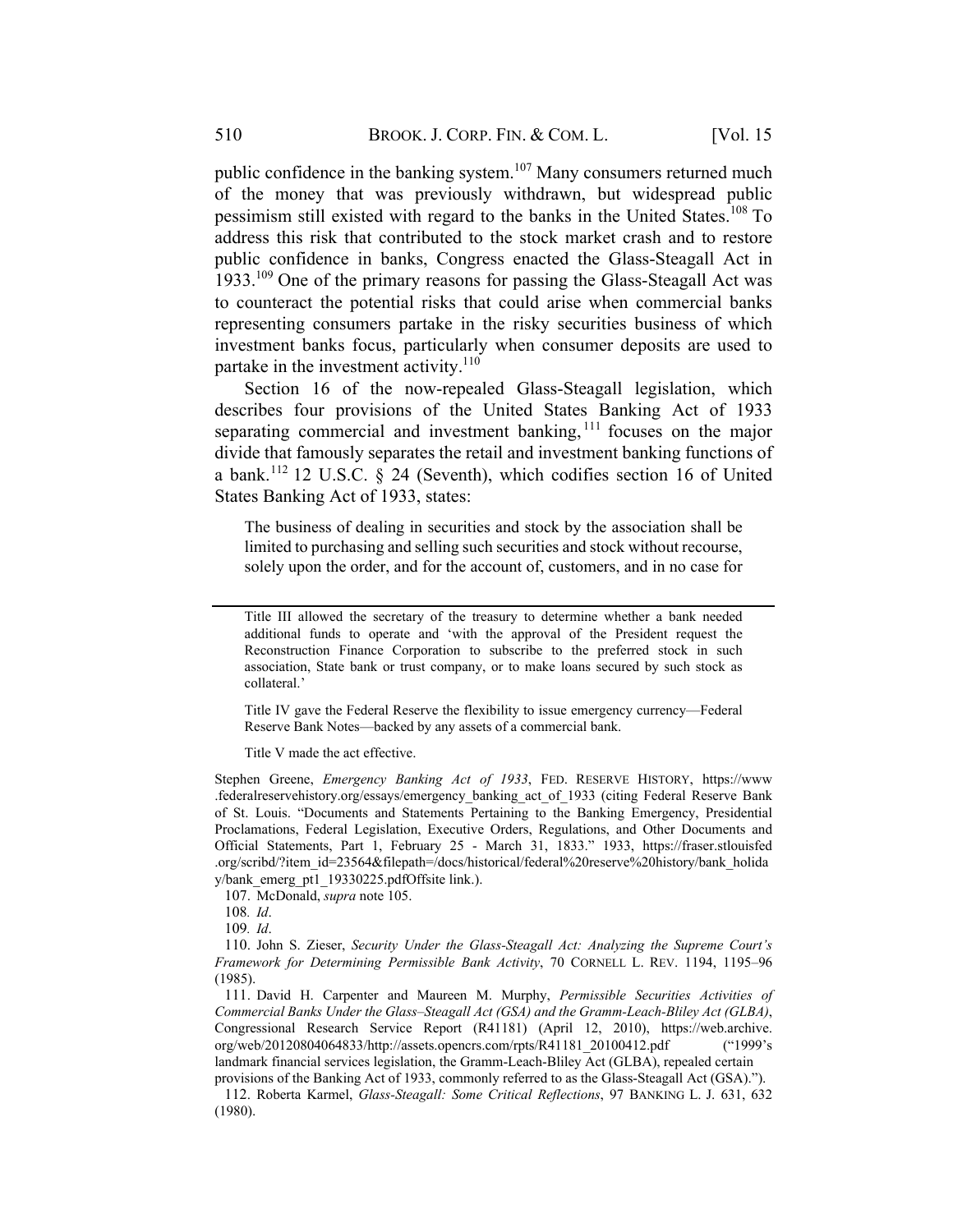its own account, and the association shall not underwrite any issue of securities of stock; *Provided*, That the association may purchase for its own account investment securities under such limitations and restrictions as the Comptroller of the Currency may by regulation prescribe. . . . The limitations and restrictions herein contained as to dealing in, underwriting and purchasing for its own account, investment securities shall not apply to obligations of the United States, or general obligations of any State or of any political subdivision thereof  $\dots$ <sup>113</sup>

This section applies to national banks and state banks through the Federal Reserve Act.<sup>114</sup> The Federal Deposit Insurance Corporation (FDIC) stated that banks are not subject to the Glass-Steagall separation restrictions if the particular restricted securities activities are carried out through a subsidiary instead of the parent company bank.<sup>115</sup> This leaves room for a loophole for proxy advisory firms if a Glass-Steagall structure is adopted. A proxy advisory firm could decide to only have its consulting business come from a subsidiary instead of from the parent company.<sup>116</sup>

Section 20 of the now defunct Glass-Steagall Act stated:

After one year from June 16, 1933, no member bank shall be affiliated in any manner described in subsection (b) of section 221a of this title<sup>117</sup> with

116. See Id.

<sup>113.</sup> 12 U.S.C.A. § 24 (West) (1982) (emphasis added).

<sup>114.</sup> The Federal Reserve Act, codified in 12 U.S.C.A. § 335 (West 1999): Dealing in investment securities; limitations and conditions, effectively states:

State member banks shall be subject to the same limitations and conditions with respect to the purchasing, selling, underwriting, and holding of investment securities and stock as are applicable in the case of national banks under paragraph "Seventh" of section 24 of this title. This section shall not apply to any interest held by a State member bank in accordance with section 24a of this title and subject to the same conditions and limitations provided in such section.

<sup>115</sup>. See FDIC, Statement of Policy on Applicability of Glass-Steagall Act to Securities Activities of Subsidiaries of Insured Nonmember Banks, 47 Fed. Reg. 38,984 (1982).

<sup>117.</sup> 12 U.S.C.A. § 221a (West 1982) defines an FRS member "affiliate" and states:

<sup>(</sup>b) Except where otherwise specifically provided, the term "affiliate" shall include any corporation, business trust, association, or other similar organization—

<sup>(1)</sup> Of which a member bank, directly or indirectly, owns or controls either a majority of the voting shares or more than 50 per centum of the number of shares voted for the election of its directors, trustees, or other persons exercising similar functions at the preceding election, or controls in any manner the election of a majority of its directors, trustees, or other persons exercising similar functions; or

<sup>(2)</sup> Of which control is held, directly or indirectly, through stock ownership or in any other manner, by the shareholders of a member bank who own or control either a majority of the shares of such bank or more than 50 per centum of the number of shares voted for the election of directors of such bank at the preceding election, or by trustees for the benefit of the shareholders of any such bank; or

<sup>(3)</sup> Of which a majority of its directors, trustees, or other persons exercising similar functions are directors of any one member bank; or

<sup>(4)</sup> Which owns or controls, directly or indirectly, either a majority of the shares of capital stock of a member bank or more than 50 per centum of the number of shares voted for the election of directors of a member bank at the preceding election, or controls in any manner the election of a majority of the directors of a member bank, or for the benefit of whose shareholders or members all or substantially all the capital stock of a member bank is held by trustees.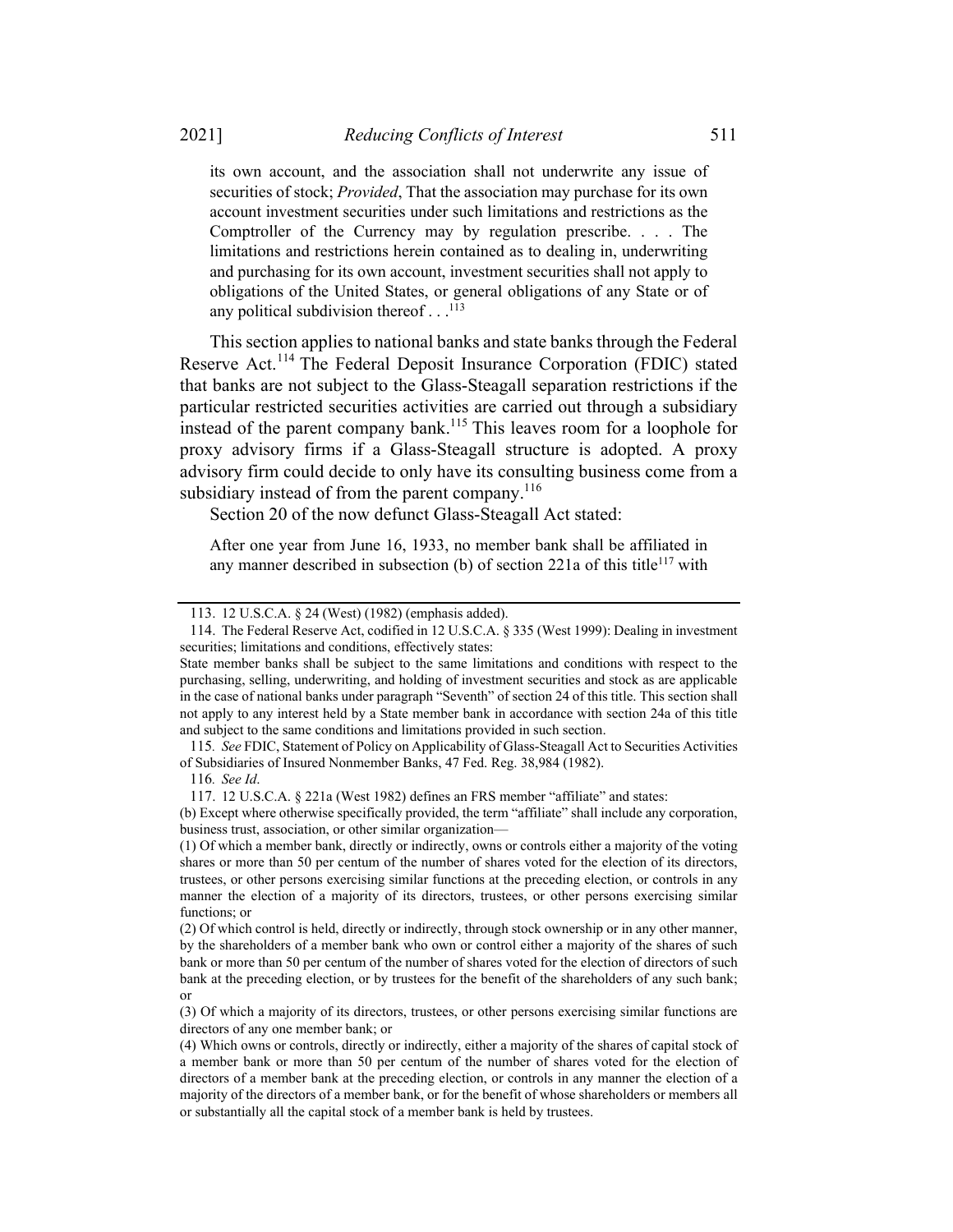any corporation, association, business trust, or other similar organization engaged principally in the issue, flotation, underwriting, public sale, or distribution at wholesale or retail or through syndicate participation of stocks, bonds, debentures, notes, or other securities . . .<sup>118</sup>

This section covers all banks, including Federal Reserve System-member state banks, that are "principally engaged" in providing securities services.<sup>119</sup>

Section 21 of Glass-Steagall states that any business that is "engaged in the business of issuing, underwriting, selling, or distributing, at wholesale or retail, or through syndicate participation, stocks, bonds, debentures, notes, or other securities" cannot engage in commercial banking as well.<sup>120</sup> Because of this new rule, banks had to choose one function or the other, and they could not participate in both securities trading and taking in consumer deposits.<sup>121</sup>

Section 32 prevents interlocking of management by stating that no person "shall serve the same time as an officer, director, or employee of any member bank."122 At the time of enacting Glass-Steagall in the aftermath of the 1929 stock market crash, Congress was concerned about the potential conflicts of interest in having the same management team in charge of both functions.<sup>123</sup> For example, Congress thought it may be difficult for management of a retail bank to extend credit impartially and simultaneously advise on investments impartially because, in theory, managers could be tempted to (1) "favor customers who borrowed funds to purchase securities from investment affiliates, and (2) to promote securities offered by investment affiliates to bank customers and correspondent banks."<sup>124</sup>

(a) After the expiration of one year after June 16, 1933, it shall be unlawful—

(1) For any person, firm, corporation, association, business trust, or other similar organization, engaged in the business of issuing, underwriting, selling, or distributing, at wholesale or retail, or through syndicate participation, stocks, bonds, debentures, notes, or other securities, to engage at the same time to any extent whatever in the business of receiving deposits . . . Provided, That the provisions of this paragraph shall not prohibit national banks or State banks or trust companies (whether or not members of the Federal Reserve System) or other financial institutions or private bankers from dealing in, underwriting, purchasing, and selling investment securities, or issuing securities, to the extent permitted to national banking associations by the provisions of section 24 of this title . . .

121. Norton, supra note 104, at 332.

122. 12 U.S.C. § 78 (1982), which is the codification of § 32, provides:

No officer, director, or employee of any corporation or unincorporated association, no partner or employee of any partnership, and no individual, primarily engaged in the issue, flotation, underwriting, public sale, or distribution, at wholesale or retail, or through syndicate participation, of stocks, bonds, or other similar securities, shall serve the same time as an officer, director, or employee of any member bank except in limited classes of cases in which the Board of Governors of the Federal Reserve System may allow such service by general regulations when in the judgment of the said Board it would not unduly influence the investment policies of such member bank or the advice it gives its customers regarding investments (repealed 1999).

123. Norton, supra note 104, at 333-34.

124. Id.

<sup>118.</sup> 12 U.S.C.A. § 377 (West) (repealed 1999).

<sup>119.</sup> Norton, supra note 104, at 328.

<sup>120.</sup> 12 U.S.C. § 378, which is the codification of § 21, states: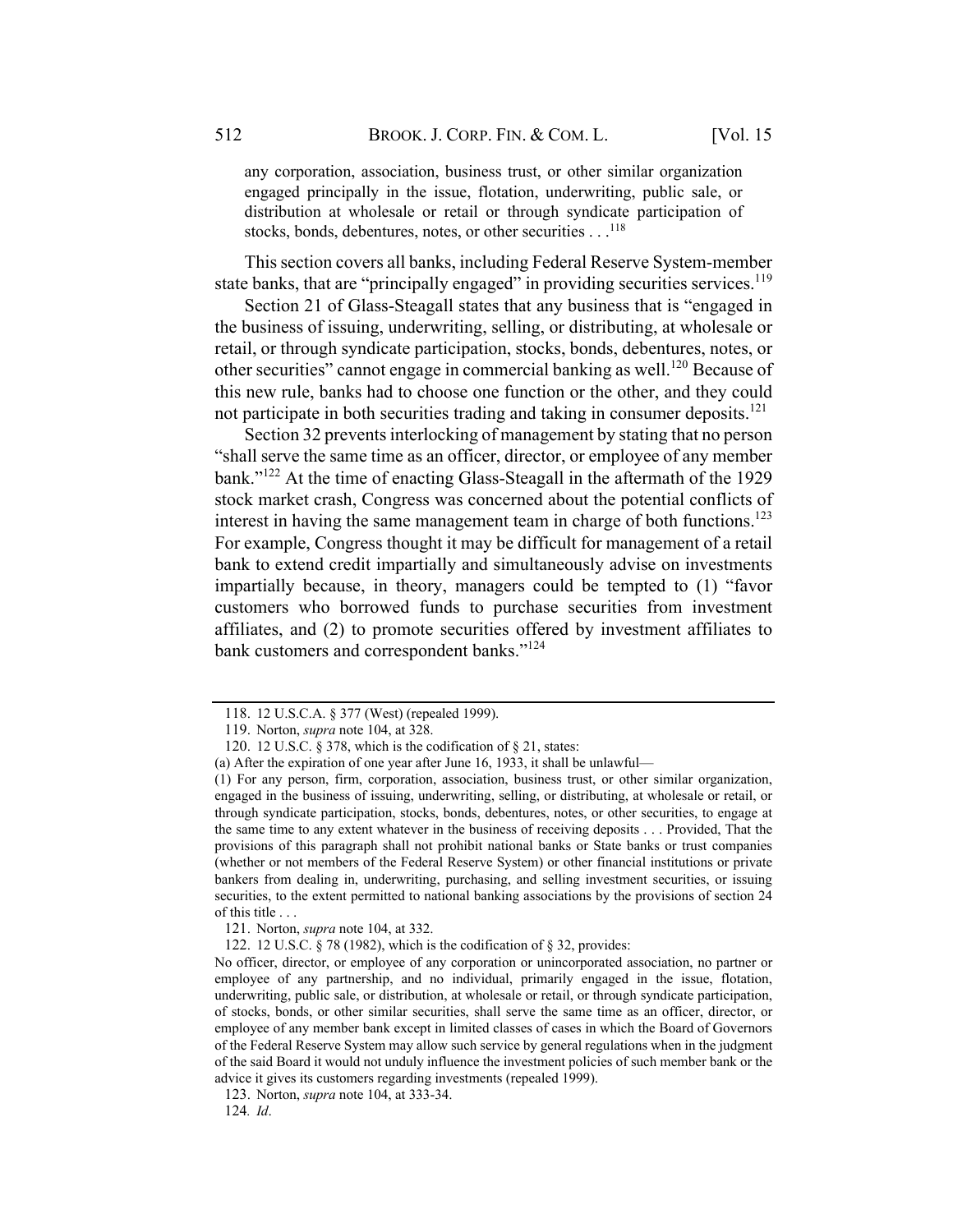2021] Reducing Conflicts of Interest 513

Congress ultimately repealed Glass-Steagall in 1999, due to many factors that rendered Glass-Steagall practically ineffective.<sup>125</sup> By the 1980's, section 20 of Glass-Steagall became ineffective when the Federal Reserve provided guidance on what is considered to be "principally engaged" in the securities business. <sup>126</sup> Bank Holding Companies (BHC) <sup>127</sup> were only allowed to partake in limited investment banking activities through subsidiaries that were separate capitalized from the holding company, which eventually become known as "Section 20 subsidiaries."128 By 1999, the Federal Reserve approved forty-one Section 20 subsidiaries and allowed them to underwrite and perform other limited investment banking activities.<sup>129</sup> As more Federal Reserve decisions blurred the lines of Glass-Steagall, more investment banking activities were permitted.<sup>130</sup> Eventually in 1997 Bankers Trust (then owned by Deutsche Bank) became the first U.S. bank to acquire a securities firm (focused primarily on investment banking activities) with the purchase of Alex Brown & Company.<sup>131</sup> Additionally, the Federal Reserve relaxed other Glass-Steagall firewalls, such as allowing directors to be a part of the parent company and subsidiary and allowing more intercompany transactions.132 These "blurred lines" of Glass-Steagall paved the way for the inevitable Gramm-Leach-Bliley Act of 1999.<sup>133</sup>

The Gramm-Leach-Bliley Act repealed sections 20 and 32 of Glass-Steagall.<sup>134</sup> It allowed for commercial banks and investment banks to affiliate with each other and allowed overlapping management relationships between consumer banks and securities firms.<sup>135</sup> However, section 16 of Glass-Steagall,<sup>136</sup> which prohibits banks from underwriting securities or engaging

128. McDonald, supra note 105.

<sup>125.</sup> McDonald, supra note 105.

<sup>126</sup>. Id.

<sup>127.</sup> A bank holding company ("BHC") is "a corporation that owns a controlling interest in one or more banks but does not itself offer banking services." These holding companies do not focus on the day-to-day operations of the bank, but they do have discretion over strategy and management. All bank holding companies are regulated by the Federal Reserve. Julia Kagan, Bank Holding Company, INVESTOPEDIA, https://www.investopedia.com/terms/o/one-bank-holding-company.asp (last visited Nov. 15, 2019).

<sup>129</sup>. Id.

<sup>130</sup>. See id.

<sup>131</sup>. See id.

<sup>132</sup>. See id.

<sup>133</sup>. See Gramm–Leach–Bliley Financial Modernization Act, Pub.L. No. 106–102, 113 Stat. 1338 (Nov. 12, 1999) (codified as amended in scattered sections of 12, 15, 16 and 18 U.S.C.).

<sup>134.</sup> The Gramm-Leach Bliley Act did not allow banks to offer all securities products, nor did it allow securities firms to take deposits. It implemented a new form of BHC called a financial holding company, which allowed the parent holding companies of banks to also include investment bank and insurance subsidiaries. Additionally, if a bank invests into its investment bank (i.e., securities firm) subsidiary, it cannot be recorded as an asset on the balance sheet. McDonald, *supra* note 105.

<sup>135</sup>. Id.

<sup>136</sup>. Id.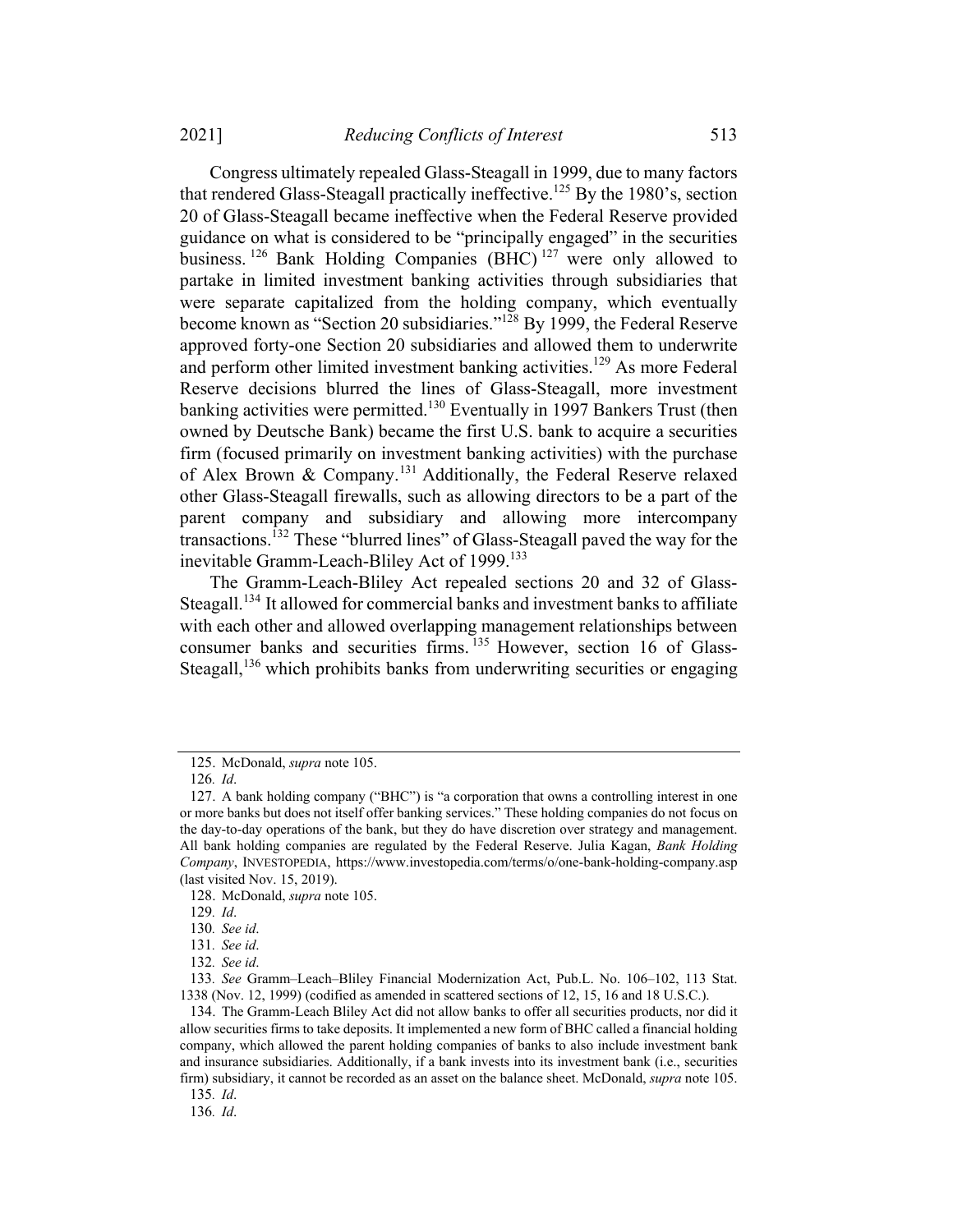in proprietary trading, $137$  and section 21, which prohibits broker-dealers from accepting consumer deposits,<sup>138</sup> were not repealed.<sup>139</sup>

## III. RECOMMENDATION

This Note proposes that the solution to the potential conflict of interest in proxy advisory firms can be solved by applying a similar Glass-Steagall framework that splits the consulting functions and voting advisory functions. A financial market observer in Martin Mayer's book, The Bankers: a Major Exploration of the Great World of Modern Banking, stated, "[i]n 1933, the Glass-Steagall Act forbade commercial banks to own common stock or to underwrite and sell stock or corporate bonds to their customers or depositors; and the banks slowly, grumblingly, returned to banking."<sup>140</sup> In this case, when a Glass-Steagall framework is applied to proxy advisory firms, they will "slowly, grumblingly" return to their main function: shareholder voting advisory.141

## A. FRAMEWORK RATIONALE COMPARISONS

Section 21 of Glass-Steagall forced banks to choose investment banking functions or retail banking functions, and prohibited banks from performing both functions.<sup>142</sup> By preventing investment banks from taking on consumer deposits, the risk of obtaining runnable debt was mitigated, therefore reducing the chances of another bank "panic." <sup>143</sup> Similarly, applying a section 21-like concept to proxy advisory firms would force these firms to choose either shareholder proxy voting advisory or consulting services.<sup>144</sup> These firms will have sole discretion on which business they choose to pursue.

Just assection 32 of Glass-Steagall helped resolve the conflicts of interest that arise with having the same management team for the different functions of a bank, a similar concept could resolve potential conflicts of interests that may arise with having the same management team of a proxy advisory firm's consulting function and its voting advisory function. <sup>145</sup> In enacting Glass-

<sup>137</sup>. Id. "Proprietary trading" refers to the act of trading financial products such as foreign exchange currencies, commodities, bonds and stocks, with the firm's own money by leveraging the firm's own assets to support the risky activities. See Proprietary Trading: What It Is & Related Strategies, DAY TRADE WORLD, https://www.daytradetheworld.com/trading-blog/proprietarytrading-your-complete-guide/ (last visited Nov. 15, 2019).

<sup>138.</sup> 12 U.S.C. § 378.

<sup>139</sup>. See McDonald, supra note 105.

<sup>140.</sup> MARTIN MAYER, THE BANKERS: A MAJOR EXPLORATION OF THE GREAT WORLD OF MODERN BANKING, 52 (1974).

<sup>141</sup>. See id.

<sup>142</sup>. See 12 U.S.C. § 378, which is the codification of § 21.

<sup>143.</sup> John Crawford, A Better Way to Revive Glass-Steagall, 70 STAN. L. REV. ONLINE 1, 2 (2017).

<sup>144</sup>. See 12 U.S.C. § 378, which is the codification of § 21.

<sup>145.</sup> See 12 U.S.C. § 78 (1982), which is the codification of § 32 (repealed 1999).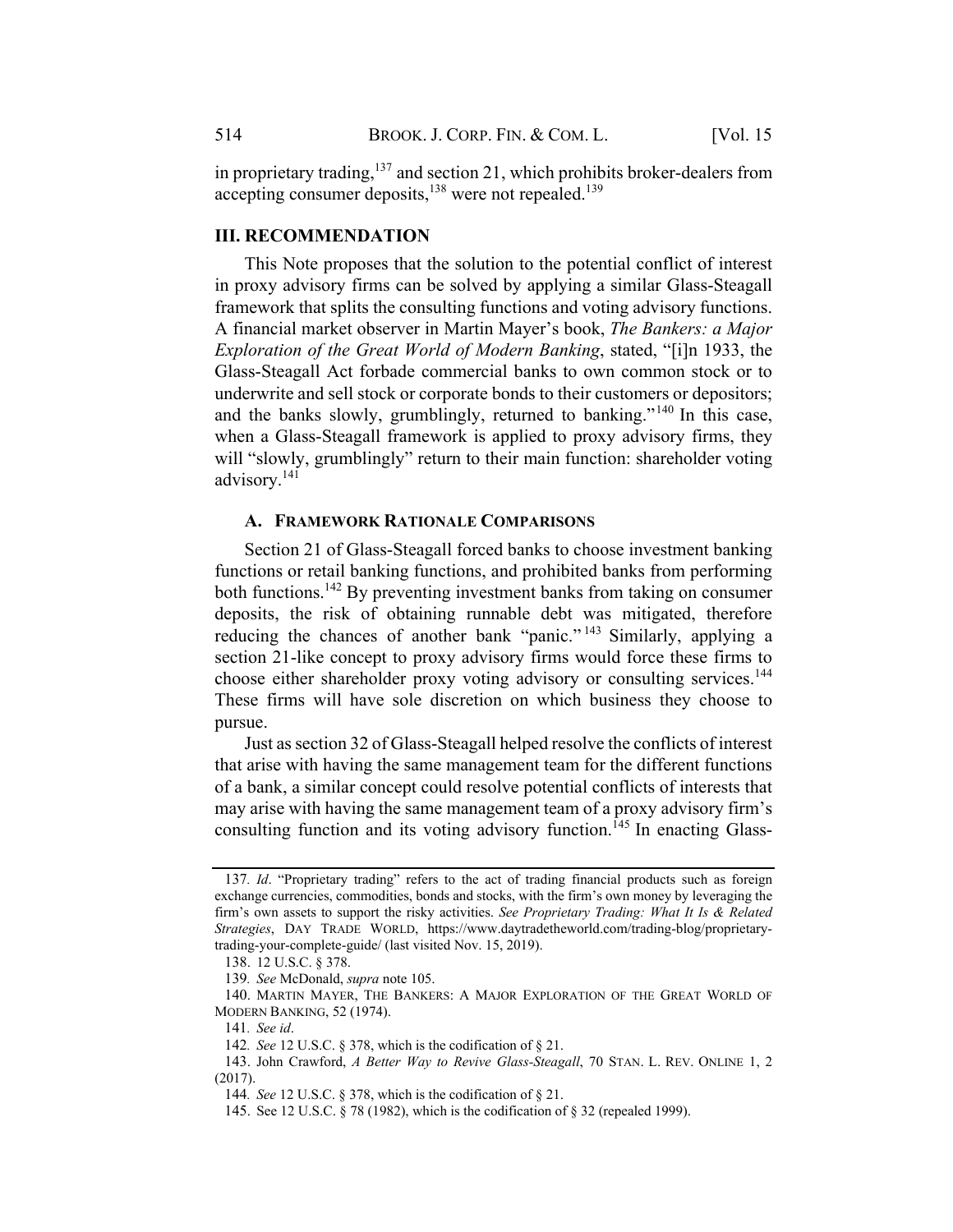Stegall, Congress repeatedly worried about the "subtle hazards that arise when a commercial bank goes beyond the business of acting as fiduciary or managing agent and enters the investment banking business either directly or by establishing an affiliate to hold and sell particular investments."<sup>146</sup> One of the most important "subtle hazards" that could stem from banks performing both functions is the potential of loss of customer good will.<sup>147</sup> Just as Congress worried that consumer bank depositors might rely on the relationship it has with a banker to purchase bad investment products when it passed Glass-Steagall, a similar possibility exists today with proxy advisory firms.<sup>148</sup> In banking, "pressures are created because the bank and the affiliate are closely associated in the public mind, and should the affiliate fare badly, public confidence in the bank might be impaired."<sup>149</sup> Similarly, in proxy advisory firms, and particularly with ISS, consulting services and the voting advisory service are also closely associated in the eyes of the public.<sup>150</sup> For banks, "public confidence is essential to the solvency of a bank, so there might exist a natural temptation to shore up the affiliate through unsound loans or other aid."<sup>151</sup> In contrast to proxy advisory firms, there might be a natural temptation for a firm to push unnecessary consulting services on a client that also uses the firm's voting advisory services.<sup>152</sup> Glass-Stegall was implemented because of Congress' fears that a "bank's salesman's interest might impair its ability to function as an impartial source of credit."<sup>153</sup> A similar framework applied to proxy advisory firms would alleviate this same fear of impartiality that many experts and members of the public have today.154

Congress was also concerned that bank consumer depositors would suffer losses on their investments if they bought other banking products in reliance on the relationship between the retail bank and the investment securities affiliate.<sup>155</sup> Similarly, if ISS's clients rely on their relationship with ISS's proxy voting branch to also utilize ISS's consulting branch, the potential conflict of interest could lead to shareholders losing value.<sup>156</sup> Congress also feared that the promotion of investment banking services, which rely heavily on market trends, could lead commercial banks to lend credit to potentially unworthy customers with the hope that the loan would influence the consumer to also purchase investment banking services—such

154. Doyle, supra note 7.

156. Doyle, supra note 7.

<sup>146.</sup> Inv. Co. v. Camp, 401 U.S. 617, 630 (1971).

<sup>147</sup>. See 77 Cong.Rec. 4028 (remarks of Rep. Fish).

<sup>148</sup>. See Camp, 401 U.S. at 631.

<sup>149</sup>. Id.

<sup>150.</sup> Doyle, supra note 7.

<sup>151</sup>. Camp, 401 U.S. at 631.

<sup>152.</sup> Doyle, supra note 7.

<sup>153</sup>. Camp, 401 U.S. at 631.

<sup>155</sup>. See 77 Cong.Rec. 4028 (remarks of Rep. Fish).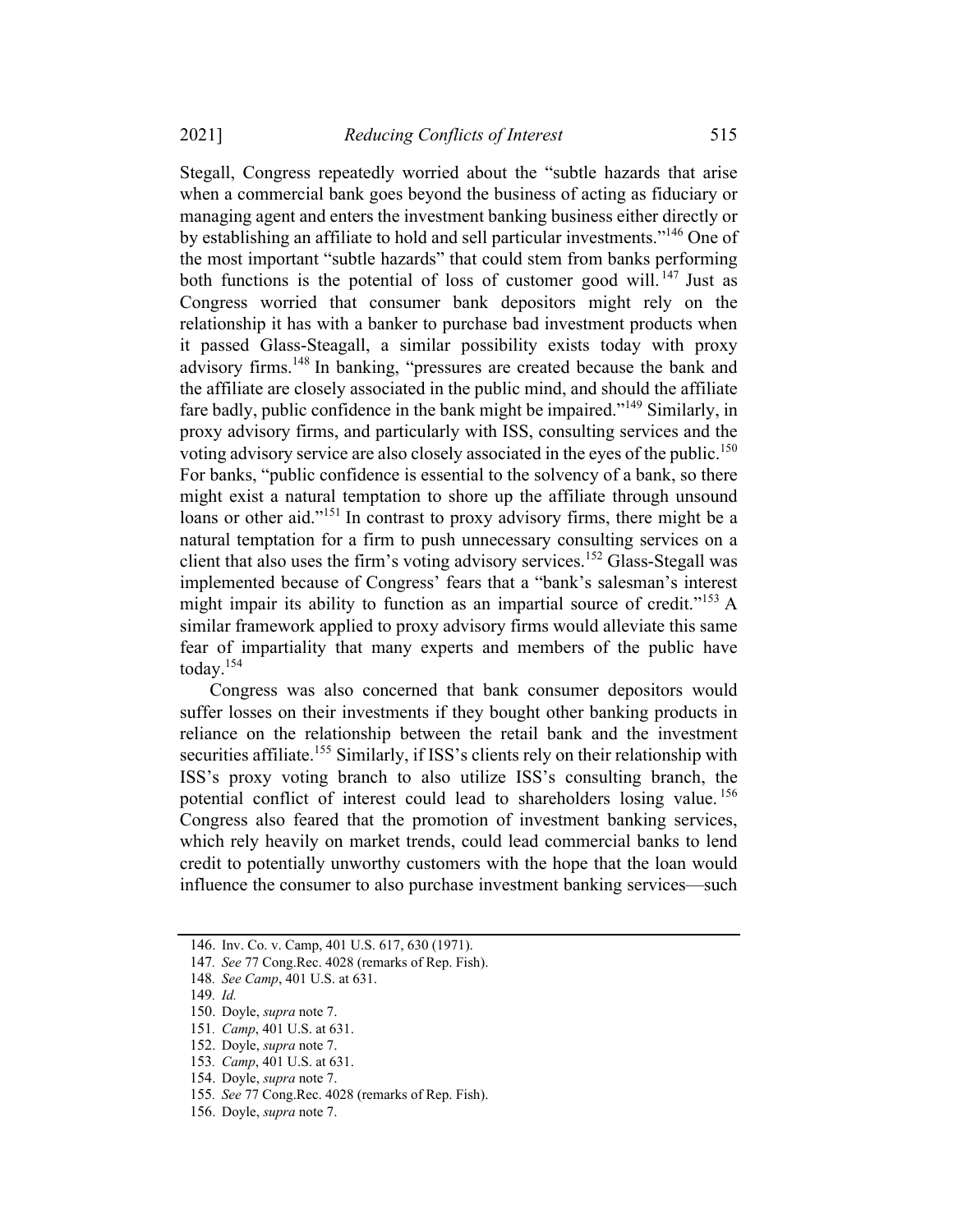as stocks or bonds.<sup>157</sup> This same issue of proxy advisory firms utilizing its voting advisory services to facilitate clients to also use its consulting services still exists today in a similar capacity. During the process leading up to Glass-Steagall in 1932, Senator Bulkley summed up the potential conflict of interest of having the same banker fulfilling the role of investment banker and commercial banker in a well-articulated manner:

Obviously, the banker who has nothing to sell to his depositors is much better qualified to advice disinterestedly and to regard diligently the safety of depositors than the banker who uses the list of depositors in his savings department to distribute circulars concerning the advantages of this, that, or the other investment on which the bank is to receive an originating profit or an underwriting profit or a distribution profit or a trading profit or any combination of such profits.<sup>158</sup>

Similarly, ISS is "better qualified to advise disinterestedly" if it does not have a consulting service to offer and can focus solely on offering wellresearched proxy voting recommendations to increase shareholder value.<sup>159</sup> A framework based on sections 21 and 32 of Glass-Steagall could alleviate some of these fears.<sup>160</sup>

## B. CHOOSING ONE OR THE OTHER

The Center of Executive Compensation's 2011 report suggests the SEC take a different approach to solve these conflicts of interests by recommending that "the SEC should ban proxy advisory firms, or their affiliates, from providing advisory services to institutional investors, while at the same time providing consulting services to corporate issuers on the matters of proxy votes."161 This approach would essentially result in the same outcome as a split of the consulting and advisory functions of a proxy advisory firm and would open the market to more competition in both the voting service and the consulting service industries.<sup>162</sup> Regardless of what method is chosen to split up the advisory and consulting services of the proxy advisory firms, doing so is a step in the right direction to return power to the average investor and to stop the conflicting operating practices of proxy advisory firms, specifically ISS.<sup>163</sup>

<sup>157</sup>. See S.Rep.No.77, 73d Cong., 1st Sess., 9—10.

<sup>158</sup>. Sec. Indus. Ass'n v. Bd. of Governors of Fed. Rsrv. Sys., 468 U.S. 137, 156, 104 S. Ct. 2979, 2989, 82 L. Ed. 2d 107 (1984)

<sup>159</sup>. See id. [Sec. Indus. Ass'n v. Bd. of Governors of Fed. Rsrv. Sys., 468 U.S. 137, 156, 104 S. Ct. 2979, 2989, 82 L. Ed. 2d 107 (1984)]

<sup>160.</sup> 12 U.S.C. § 378, which is the codification of § 21; 12 U.S.C. § 78 (1982), which is the codification of § 32 (repealed 1999).

<sup>161.</sup> A Call for Change, supra note 44, at 85.

<sup>162</sup>. See id.

<sup>163.</sup> Patch, supra note 84.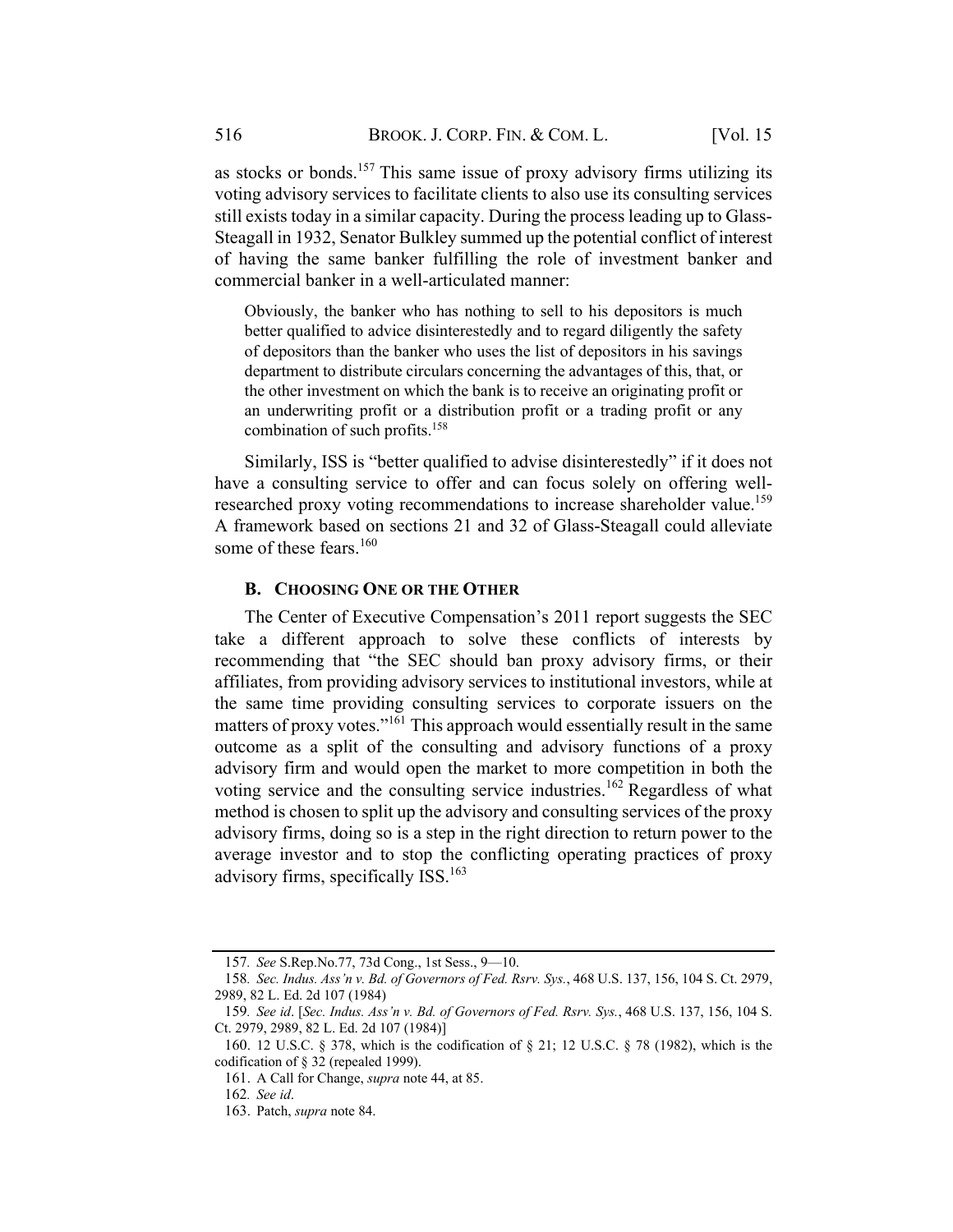By forcing banks to choose one function or another, Glass-Steagall spurned more competition in both the retail bank fields and the investment bank fields.<sup>164</sup> Because Glass Lewis and ISS together control about thirtyeight percent of shareholder votes, they have become so influential that some experts have proxy advisory firms as on the same level as regulators, specifically relating to effectiveness in swinging proxy votes.<sup>165</sup> Though they do not technically have any statutory authority, proxy advisory firms can swing proxy votes by as much as thirty percent.<sup>166</sup>

In the 2007 Government Accountability Office report, the government stated that:

[B]ecause of its dominance and perceived market influence, corporations may feel obligated to be more responsive to requests from ISS for information about proposals than they might be to other, less established proxy advisory firms, resulting in a greater level of access by ISS to corporate information that might not be available to other firms.<sup>167</sup>

Some of the largest barriers of entry for smaller proxy advisory firms are matching the extensive services provided by the large players in the industry, along with "the development, implementation and maintenance of sophisticated technology platforms; and the costs for clients of switching vote execution services."<sup>168</sup> Proxy Governance Inc., a former ISS competitor who was bought out by Glass Lewis, wrote a letter to the SEC outlining its concerns about possible antitrust issues by stating:

[i]f there is one issue on which virtually all market participants (with the possible exception of RiskMetrics/ISS) would seem to agree, it is that there should be more than one proxy advisor and that the perpetuation of the near monopoly status of RiskMetrics/ISS is not in the long-term interests of investors or our capital markets.<sup>169</sup>

One could argue that Glass-Steagall stopped retail and commercial banks from providing investment banking activities, therefore protecting Wall Street banks like Bear Stearns, Lehman Brothers, and Goldman Sachs from

<sup>164.</sup> See Gillian B. White and Bourree Lam, Could Reviving a Defunct Banking Rule Prevent a Future Crisis?, ATLANTIC (Aug. 23, 2016), https://www.theatlantic.com/business/archive/2016/08/ glass-steagall/496856/.

<sup>165.</sup> Ike Brannon, Diminishing the Power of Proxy Advisory Firms, FORBES (July 11, 2019, 8:11 PM), https://www.forbes.com/sites/ikebrannon/2019/07/11/diminishing-the-power-of-proxyadvisory-firms/#78f158e9452c.

<sup>166</sup>. Id.

<sup>167.</sup> U.S. GOV'T ACCOUNTABILITY OFFICE, GAO-07-765, CORPORATE SHAREHOLDER MEETINGS: ISSUES RELATING TO FIRMS THAT ADVISE INSTITUTIONAL INVESTORS ON PROXY VOTING 13 (2007).

<sup>168.</sup> A Call for Change, supra note 44, at 77.

<sup>169.</sup> Letter from Michael Ryan, Jr., President & Chief Operating Officer, Proxy Governance, to Meagan Thompson-Mann, Millstein Inst. for Corporate Governance & Performance 7 (July 23, 2008), https://www.proxygovernance.com/content/pgi/img/2008MillsteinResponse.pdf.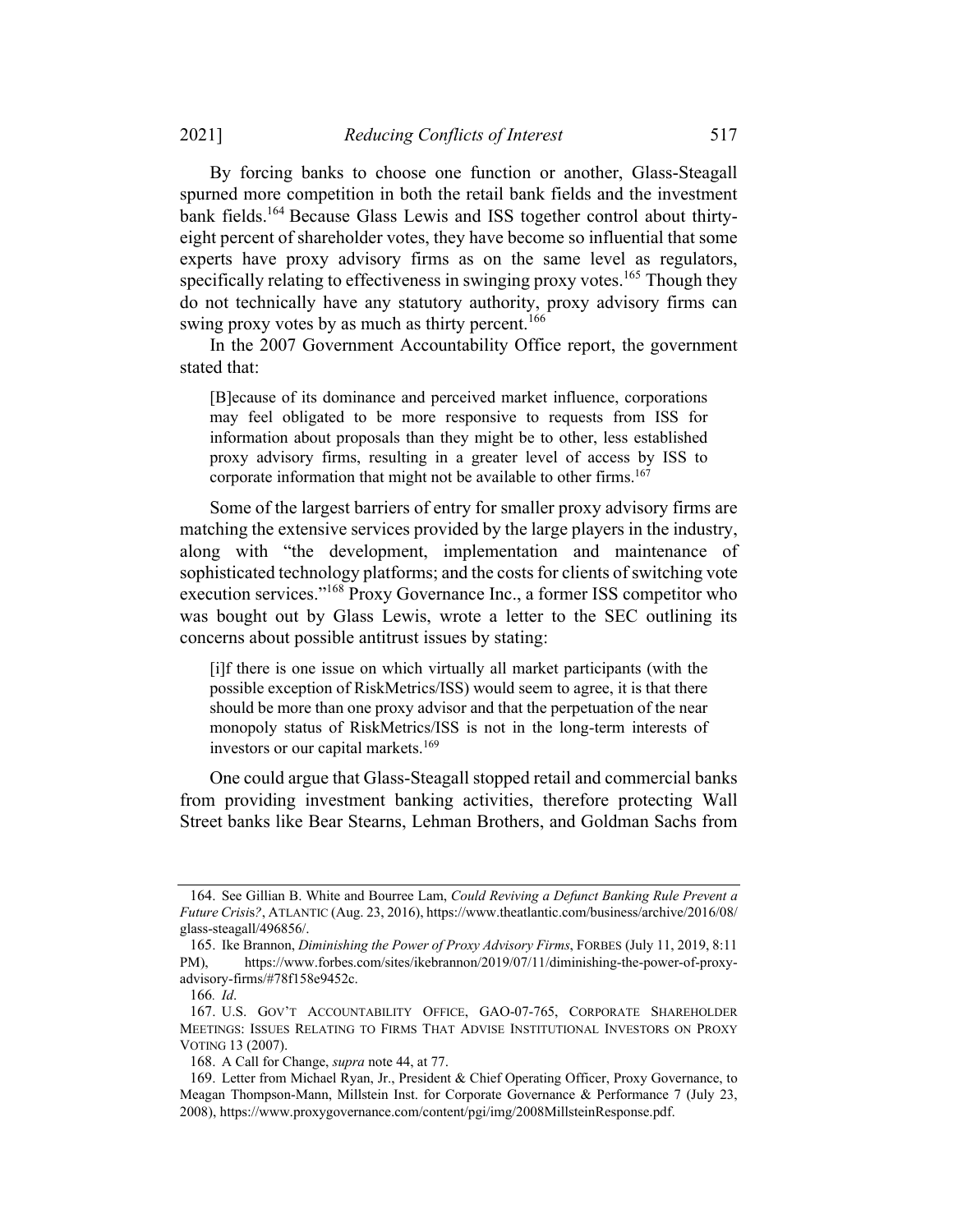other competition, which allowed those investment banks to increase their influence.<sup>170</sup>

#### IV. COUNTERARGUMENTS

One of the main arguments against further regulation for proxy advisory firms is that they are not as powerful as critics believe.<sup>171</sup> Additionally, critics of regulations say that further regulating proxy advisory firms will not do much anyway because most of the proposed regulations focus on more disclosure and transparency around the methodology of their recommendations.<sup>172</sup> They argue that further regulation will drive up the costs of their services, making institutional investor clients less likely to use their services.<sup>173</sup> They argue that proxy advisory firms reduce the expenses for institutional investors in regards to research, development, and workflow management.<sup>174</sup>

This argument against further regulation of proxy advisory firms hinges on what "corporate purposes" institutions should focus on.175 One vision of corporate purposes states that a business is a "vehicle for long-term value creation," and that "value" does not necessarily only include purely financial terms, but also includes social prosperity.<sup>176</sup> The competing view is that the purpose of a corporation and the purpose of a shareholder vote is wealthmaximization because that is the most likely way an investment advisor representing thousands of shareholders can come close to representing the preferences of their individual investors.177 The idea is that driving up proxy advisory costs would be a detriment to shareholders.<sup>178</sup> The main worry here is that proxy advisory firms may turn America's large corporations into "vehicles for social engineering" and may force businesses from continuing to maximize the wealth of the shareholder, arguably the largest trigger of the U.S. economic growth.<sup>179</sup> However, proxy advisory firms give a voice to those who want to stand up to excessive compensation of executives and of

<sup>170.</sup> White, supra note 164.

<sup>171.</sup> Stephen Gandel, SEC Should Leave Proxy Advisory Firms Alone, BLOOMBERG OP. (Dec. 10, 2018, 5:00 AM), https://www.bloomberg.com/opinion/articles/2018-12-10/sec-should-leaveproxy-advisory-firms-alone.

<sup>172</sup>. Id.

<sup>173</sup>. Id.

<sup>174.</sup> David Katz and Laura McIntosh, Proxy Voting and the Future of Corporations, HARV. L. SCH. F. ON CORP. GOVERNANCE (Nov. 30, 2018), https://corpgov.law.harvard.edu/2018/11/30/ proxy-voting-and-the-future-of-corporations/.

<sup>175</sup>. Id.

<sup>176</sup>. Id.

<sup>177</sup>. Id.

<sup>178</sup>. Id.

<sup>179</sup>. See Stephen Gandel, SEC Should Leave Proxy Advisory Firms Alone, BLOOMBERG OP. (Dec. 10, 2018, 5:00 AM), https://www.bloomberg.com/opinion/articles/2018-12-10/sec-shouldleave-proxy-advisory-firms-alone.